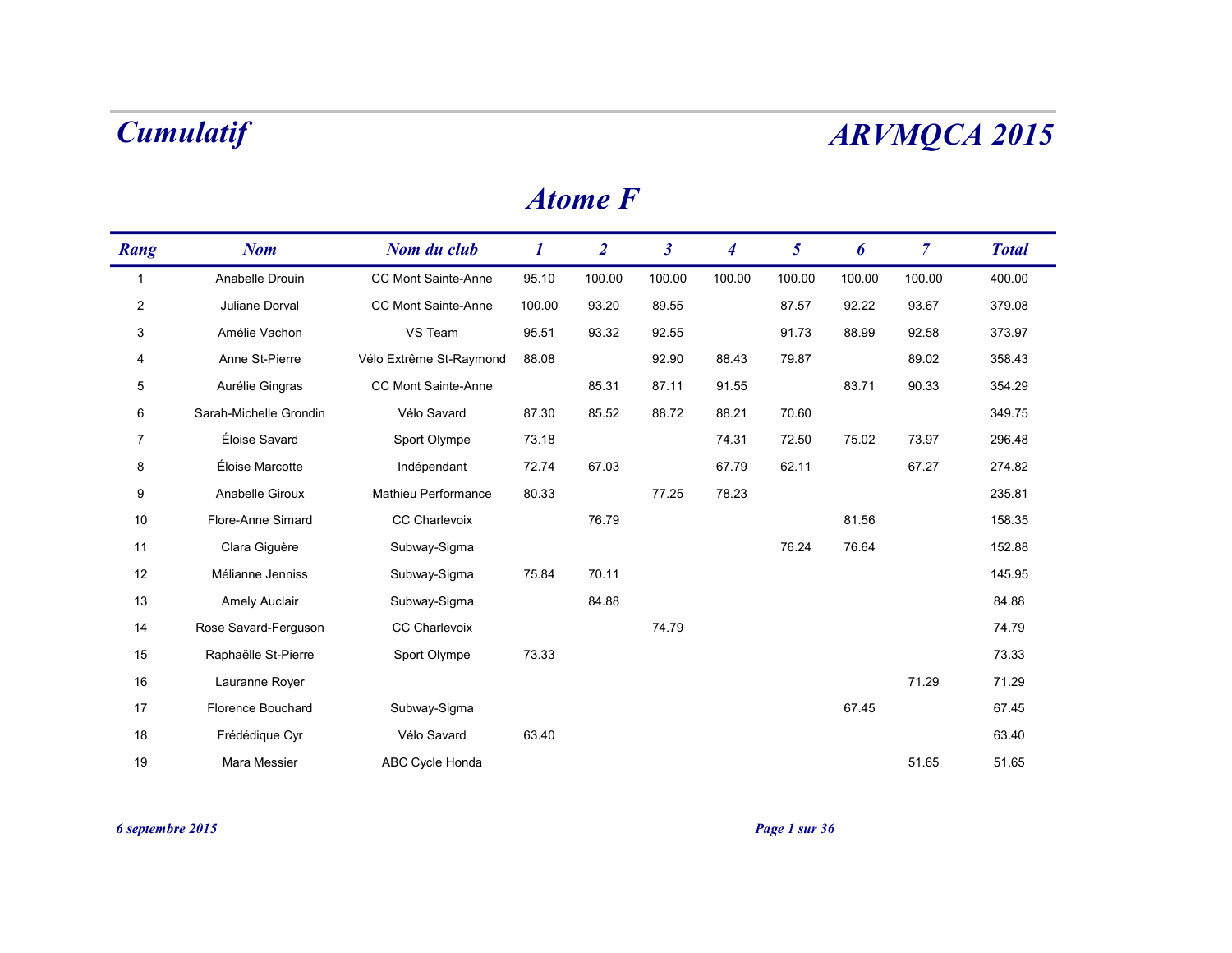| Rang           | <b>Nom</b>               | Nom du club                | $\bm{l}$ | $\overline{2}$ | $\mathfrak{z}$ | $\boldsymbol{4}$ | 5      | 6      | $\mathcal{I}$ | <b>Total</b> |
|----------------|--------------------------|----------------------------|----------|----------------|----------------|------------------|--------|--------|---------------|--------------|
| 1              | Maxime Théberge          | Mathieu Performance        | 100.00   |                | 100.00         | 100.00           | 100.00 | 98.95  |               | 400.00       |
| $\overline{2}$ | Alexis Bouchard          | Sport Olympe               | 94.18    | 100.00         | 95.33          | 96.73            | 95.24  | 100.00 |               | 392.06       |
| 3              | Léo Larichelière         | <b>CC Mont Sainte-Anne</b> | 87.21    | 87.95          | 85.79          | 90.09            | 86.97  | 89.90  | 100.00        | 367.94       |
| 4              | William Langlais         | Subway-Sigma               | 84.86    | 89.30          | 88.07          |                  | 79.34  | 85.81  | 88.74         | 351.92       |
| 5              | Félix Roy                | CC Mont Sainte-Anne        | 88.10    | 88.01          | 85.87          | 77.15            |        | 82.31  | 75.42         | 344.29       |
| 6              | Alexy Harvey             | Sport Olympe               | 81.40    | 86.25          |                | 87.95            | 81.33  | 75.86  | 77.10         | 336.92       |
| 7              | Jeremy Laflamme          | Mathieu Performance        | 83.49    | 85.55          | 85.79          | 82.08            | 71.72  |        | 77.21         | 336.91       |
| 8              | Olivier Cyr              | Sport Olympe               | 87.15    | 83.88          | 85.71          | 77.05            | 74.98  |        | 79.93         | 336.66       |
| 9              | Zachary Turgeon          | Sport Olympe               | 84.09    | 80.17          | 78.30          |                  | 80.22  |        | 81.39         | 325.87       |
| 10             | <b>Tristan Grandmont</b> | <b>CC Mont Sainte-Anne</b> | 79.94    | 81.75          |                | 79.44            | 80.02  | 75.05  | 81.21         | 322.92       |
| 11             | Félix Olivier            | Sport Olympe               | 83.23    | 76.52          | 80.60          | 73.87            | 68.89  |        | 79.76         | 320.10       |
| 12             | <b>Charles Grenier</b>   | Sport Olympe               | 81.91    | 82.80          |                | 78.07            | 75.89  |        | 72.05         | 318.67       |
| 13             | <b>Mathis Duval</b>      | Subway-Sigma               | 78.87    | 77.49          | 62.14          |                  | 79.48  |        | 79.99         | 315.82       |
| 14             | Renaud Lalancette        | Sport Olympe               |          | 79.94          | 78.18          |                  | 73.92  |        | 81.33         | 313.37       |
| 15             | Tristan Boudreau         | Subway-Sigma               | 75.55    | 75.72          | 74.19          | 75.48            | 72.95  | 77.31  | 77.31         | 305.89       |
| 16             | Alexis Valiquette        | <b>CC Charlevoix</b>       | 80.48    | 76.17          | 72.62          | 75.87            | 71.18  | 71.45  |               | 305.13       |
| 17             | Zachary Bolf             | CC Mont Sainte-Anne        | 73.92    | 76.62          | 71.70          | 74.34            | 70.65  |        |               | 296.57       |
| 18             | Félix Cayouette          | <b>CC Charlevoix</b>       |          | 71.92          | 68.62          | 72.60            | 71.13  | 74.07  |               | 289.71       |
| 19             | Léo Marchand             | <b>CC Mont Sainte-Anne</b> | 67.10    | 68.84          | 71.16          | 68.80            | 68.99  | 71.67  | 75.17         | 286.99       |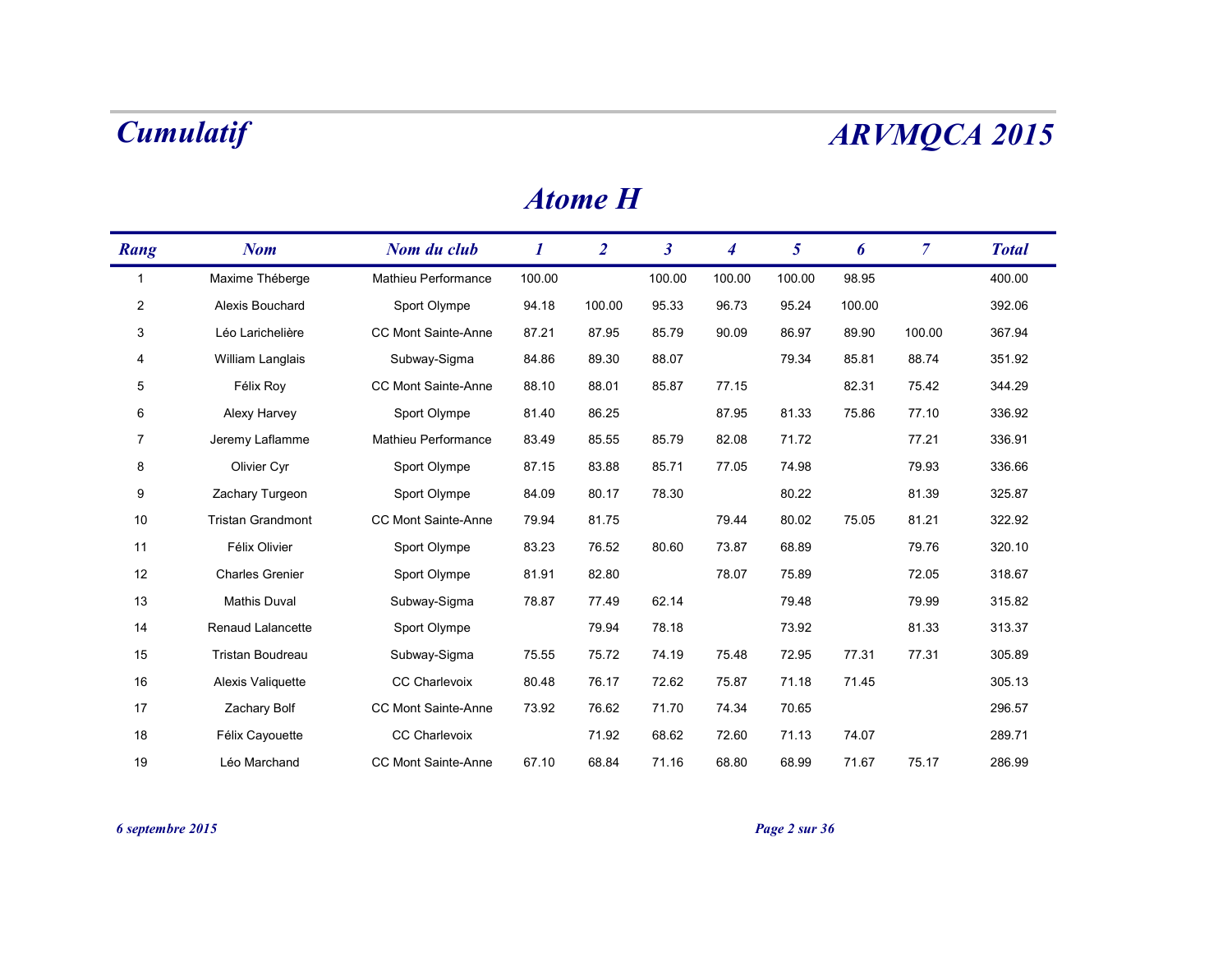| Rang | <b>Nom</b>            | Nom du club                | 1     | $\overline{2}$ | $\boldsymbol{\beta}$ | 4     | 5     | 6     | $\overline{7}$ | <b>Total</b> |
|------|-----------------------|----------------------------|-------|----------------|----------------------|-------|-------|-------|----------------|--------------|
| 20   | Loïk Verreault        | CC Mont Sainte-Anne        |       |                | 75.06                | 74.53 | 66.45 | 69.77 |                | 285.81       |
| 21   | <b>William Smith</b>  | CC Mont Sainte-Anne        | 72.31 | 72.32          |                      |       | 69.09 |       | 71.54          | 285.25       |
| 22   | Ludovick Laprise      | Mathieu Performance        |       | 69.13          | 66.30                |       | 70.70 |       | 72.47          | 278.60       |
| 23   | Benjamin Lamonde      | Subway-Sigma               | 91.07 |                | 91.95                | 88.87 |       |       |                | 271.90       |
| 24   | Robin Préfontaine     | CC Mont Sainte-Anne        | 66.11 |                | 63.20                |       | 65.53 |       | 69.39          | 264.23       |
| 25   | Anthony Jenniss       | Subway-Sigma               | 67.17 | 67.92          | 63.16                | 65.52 |       |       |                | 263.76       |
| 26   | Joshua Brown          | <b>CVM Normandin</b>       | 64.11 | 62.80          | 56.70                |       |       |       | 64.74          | 248.36       |
| 27   | Justin Labrie         | CC Mont Sainte-Anne        | 76.13 |                | 76.19                |       | 66.41 |       |                | 218.73       |
| 28   | Adam Bernier          | Subway-Sigma               | 70.80 |                |                      | 72.25 | 68.69 |       |                | 211.74       |
| 29   | Charles-Étienne Hamel | Mathieu Performance        | 68.81 |                | 73.06                |       |       |       | 62.14          | 204.01       |
| 30   | Xavier Fiset          | Mathieu Performance        | 66.86 |                |                      | 48.92 | 45.24 |       | 42.55          | 203.57       |
| 31   | Simon Pelletier       | Sport Olympe               | 61.11 |                | 61.38                |       | 53.13 |       |                | 175.63       |
| 32   | <b>Thomas Paquet</b>  | Vélo Savard                |       | 86.18          | 85.49                |       |       |       |                | 171.67       |
| 33   | Édouard Renaud        | Sport Olympe               |       | 83.09          | 81.15                |       |       |       |                | 164.24       |
| 34   | <b>Vincent Giroux</b> | Mathieu Performance        | 62.32 |                | 46.44                | 51.12 |       |       |                | 159.89       |
| 35   | Sébastien Laroche     | Indépendant                | 79.89 | 74.84          |                      |       |       |       |                | 154.73       |
| 36   | Charles Thériault     | Subway-Sigma               | 76.63 |                | 65.66                |       |       |       |                | 142.29       |
| 37   | Loîc Pelletier        | Sport Olympe               |       | 75.77          |                      |       | 65.62 |       |                | 141.39       |
| 38   | Raphael Lacombe       | <b>Mathieu Performance</b> |       | 71.83          | 66.21                |       |       |       |                | 138.03       |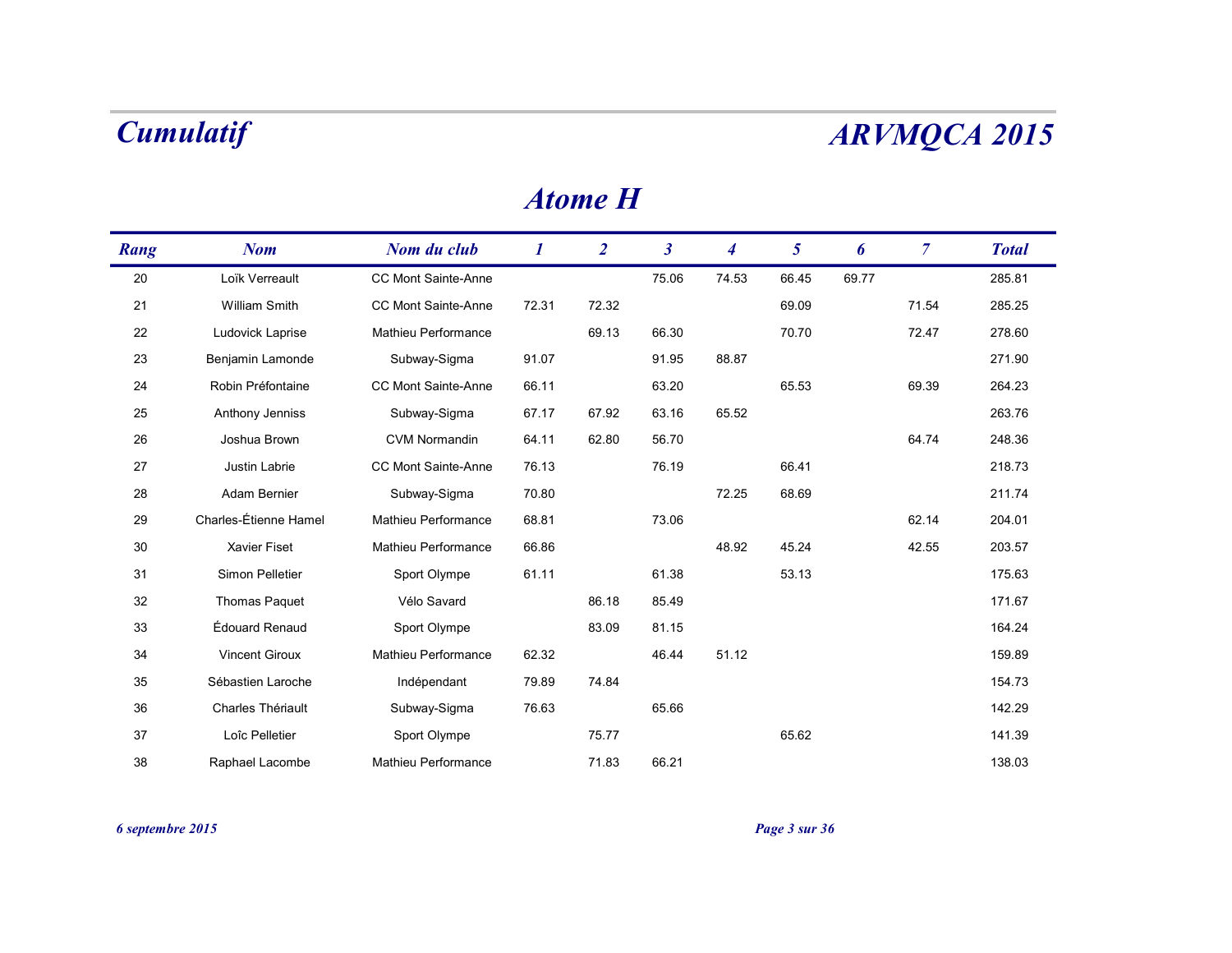| Rang | <b>Nom</b>         | Nom du club                | $\bm{l}$ | $\overline{2}$ | $\boldsymbol{\beta}$ | $\overline{\mathcal{A}}$ | 5     | 6     | $\overline{7}$ | <b>Total</b> |
|------|--------------------|----------------------------|----------|----------------|----------------------|--------------------------|-------|-------|----------------|--------------|
| 39   | Calvin Grandmont   | Vélo Savard                | 66.34    | 65.91          |                      |                          |       |       |                | 132.25       |
| 40   | Benjamin Bélanger  | <b>CC Charlevoix</b>       |          |                |                      |                          |       | 63.90 | 67.33          | 131.23       |
| 41   | Alexandre Dubois   | Vélo Savard                | 61.06    | 66.82          |                      |                          |       |       |                | 127.88       |
| 42   | Jérémy Langevin    | Vélo Savard                |          |                | 61.03                | 63.01                    |       |       |                | 124.04       |
| 43   | Justin Claveau     | Mathieu Performance        | 59.90    | 57.20          |                      |                          |       |       |                | 117.10       |
| 44   | Samuel Beaudry     | Mathieu Performance        | 58.52    |                |                      |                          |       |       | 50.57          | 109.09       |
| 45   | Éloi Cantin        | Mathieu Performance        |          | 53.09          | 53.78                |                          |       |       |                | 106.87       |
| 46   | Mka Comaniuk       | La Cordée                  |          |                |                      |                          |       |       | 81.99          | 81.99        |
| 47   | Chad Walsh         | C3 Velo Pays d'en Haur     |          |                |                      |                          |       |       | 77.10          | 77.10        |
| 48   | Joseph Perreault   | Mathieu Performance        |          | 76.62          |                      |                          |       |       |                | 76.62        |
| 49   | Nicolas Brochet    |                            |          |                |                      |                          | 75.64 |       |                | 75.64        |
| 50   | Nathan Chapados    |                            | 74.68    |                |                      |                          |       |       |                | 74.68        |
| 51   | Nathan Leroy-Audy  |                            |          |                |                      |                          |       |       | 72.85          | 72.85        |
| 52   | Oscar Perreault    | Subway-Sigma               | 72.35    |                |                      |                          |       |       |                | 72.35        |
| 53   | Philippe Therrien  | Mathieu Performance        |          |                |                      |                          |       | 71.36 |                | 71.36        |
| 54   | Maxime Voyer       | Vélo Extrême St-Raymond    |          |                |                      | 69.37                    |       |       |                | 69.37        |
| 55   | Thomas Bérubé      | Subway-Sigma               | 67.24    |                |                      |                          |       |       |                | 67.24        |
| 56   | Louis-Thomas Houde | <b>CC Mont Sainte-Anne</b> |          |                |                      |                          |       |       | 65.05          | 65.05        |
| 57   | Mathis O'Connor    | Indépendant                |          |                |                      |                          | 64.10 |       |                | 64.10        |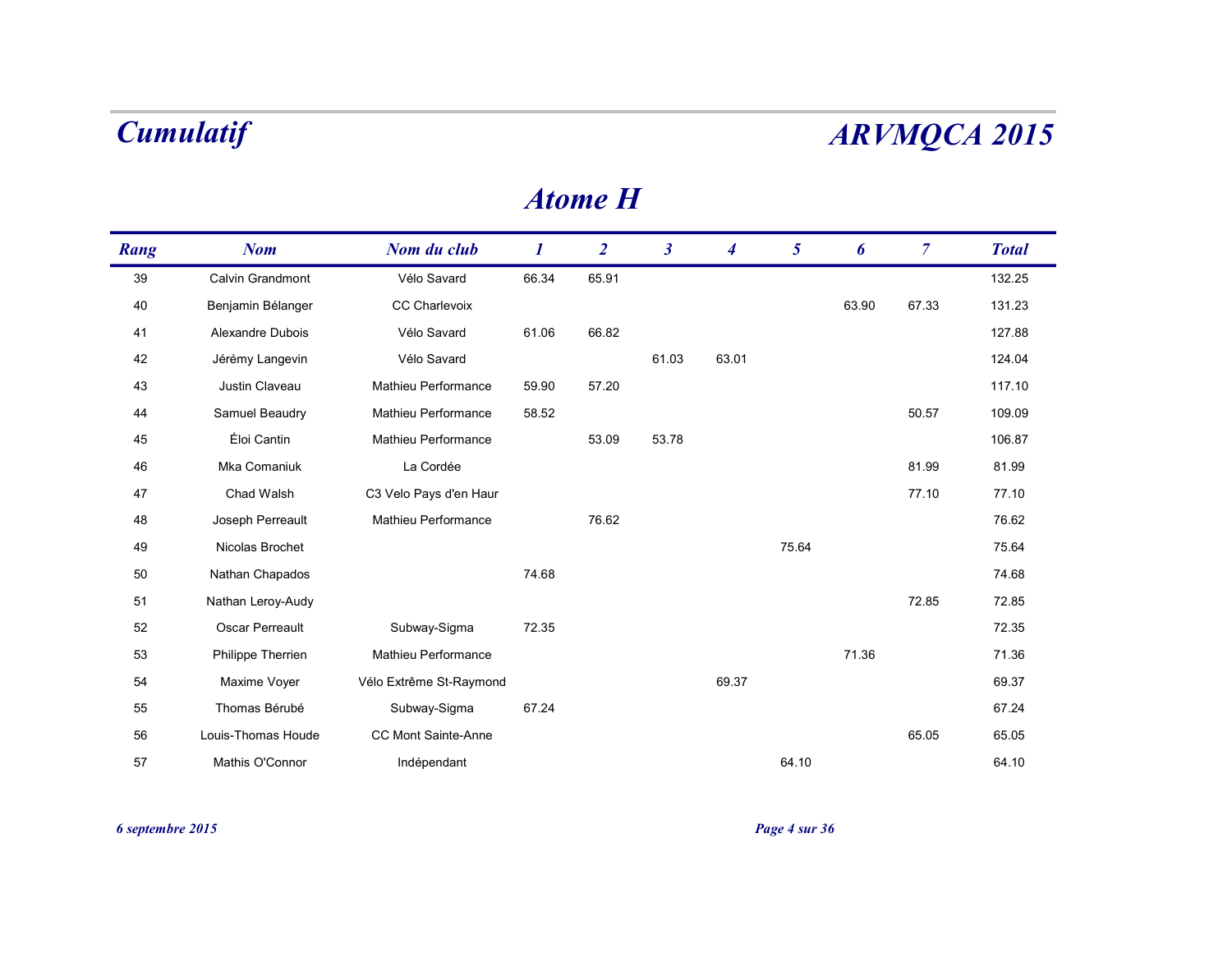| Rang | <b>Nom</b>             | Nom du club                | $\boldsymbol{l}$ | $\overline{2}$ | $\boldsymbol{\beta}$ | $\boldsymbol{4}$ | 5 | 6     | $\overline{7}$ | <b>Total</b> |
|------|------------------------|----------------------------|------------------|----------------|----------------------|------------------|---|-------|----------------|--------------|
| 58   | Marc-Olivier Lévesque  | CC Charlevoix              |                  |                |                      |                  |   | 63.86 |                | 63.86        |
| 59   | Justin Simard          | Vélo Savard                | 63.64            |                |                      |                  |   |       |                | 63.64        |
| 60   | Victor Julien          |                            |                  |                |                      | 63.21            |   |       |                | 63.21        |
| 61   | <b>Eliot Paradis</b>   |                            |                  |                | 62.42                |                  |   |       |                | 62.42        |
| 62   | <b>Tristan Poulin</b>  | CVM de Beauce              |                  | 61.05          |                      |                  |   |       |                | 61.05        |
| 63   | Marc-Armand Villeneuve | <b>Mathieu Performance</b> |                  | 59.21          |                      |                  |   |       |                | 59.21        |
| 64   | Luca Sapienza          | CVM de Beauce              |                  |                | 59.08                |                  |   |       |                | 59.08        |
| 65   | Olivier Rochon         |                            |                  |                | 57.66                |                  |   |       |                | 57.66        |
| 66   | Edmond Guénette        | Sport Olympe               |                  |                |                      | 57.16            |   |       |                | 57.16        |
| 67   | <b>Tristan Caron</b>   |                            |                  |                |                      |                  |   |       | 56.48          | 56.48        |
| 68   | Anthonin Dufresne      | Mathieu Performance        |                  |                | 54.45                |                  |   |       |                | 54.45        |
| 69   | Steeven Simard         | Baie St-Paul               |                  |                |                      |                  |   | 54.40 |                | 54.40        |
| 70   | Emile Dubois           | <b>CC Charlevoix</b>       |                  |                |                      |                  |   | 53.10 |                | 53.10        |
| 71   | Emil Girard            | CC Charlevoix              |                  |                |                      |                  |   | 52.53 |                | 52.53        |
| 72   | Thierry Larochelle     | Subway-Sigma               |                  |                | 46.49                |                  |   |       |                | 46.49        |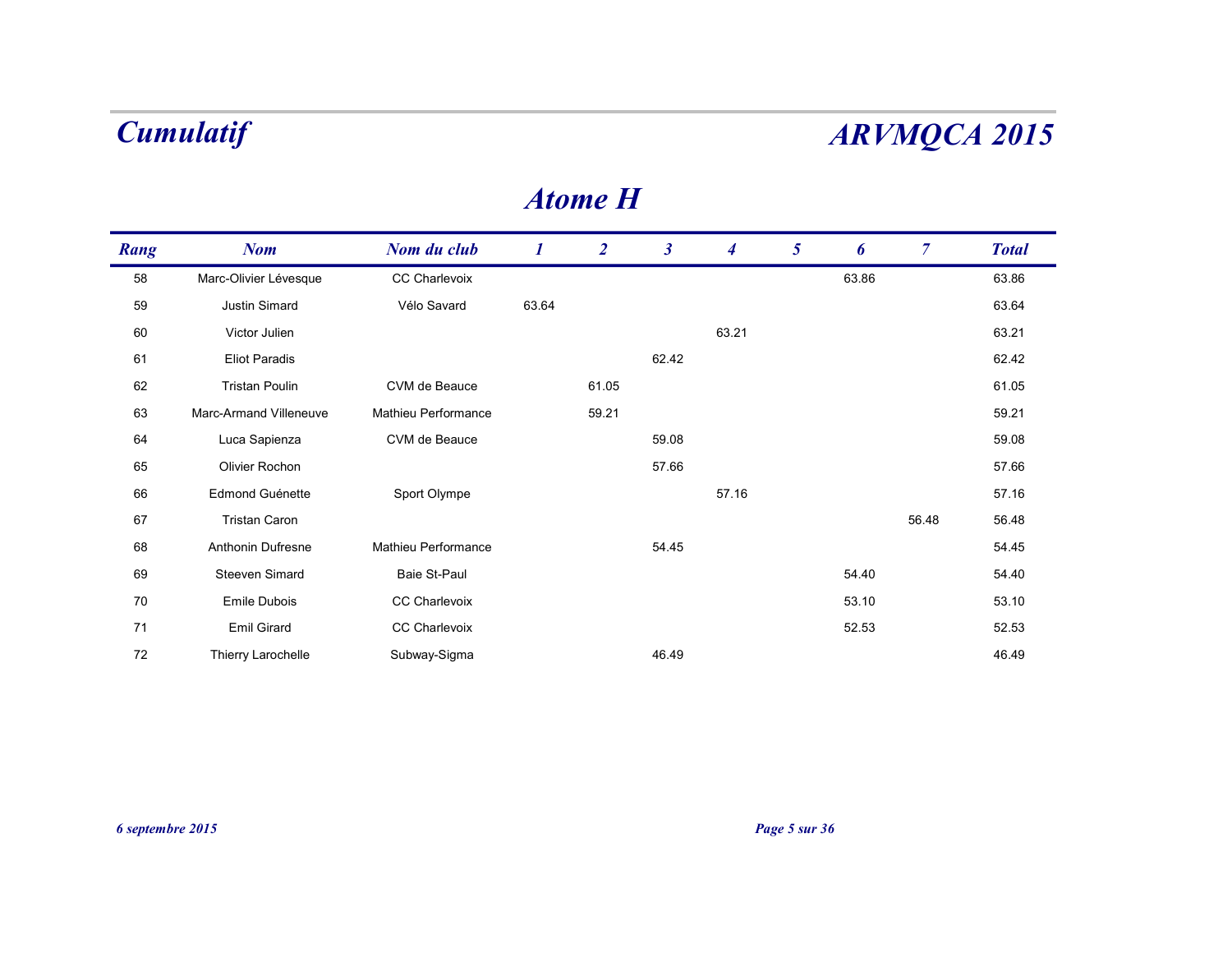## *Cadet F - XCO*

| Rang | <b>Nom</b>              | Nom du club          |        | 2      |        | 4      | 5      | 6      |        | <b>Total</b> |
|------|-------------------------|----------------------|--------|--------|--------|--------|--------|--------|--------|--------------|
|      | Marianne Théberge       | Mathieu Performance  | 95.62  |        | 100.00 | 100.00 | 100.00 | 100.00 | 100.00 | 400.00       |
| 2    | Roxane Vermette         | CC Mont Sainte-Anne  | 90.72  | 100.00 | 92.00  | 96.76  |        |        | 99.89  | 388.65       |
| 3    | Jeanne Bellavance       | Mathieu Performance  |        | 94.75  | 95.86  | 90.83  | 92.05  |        | 93.40  | 376.06       |
| 4    | Mireille Larose-Gingras | Subway-Sigma         | 100.00 |        |        |        | 98.09  |        |        | 198.09       |
| 5    | Dylane Labrie           | CC Mont Sainte-Anne  | 78.28  |        | 79.80  |        |        |        |        | 158.09       |
| 6    | Catherine Bergeron      | <b>CC Charlevoix</b> |        |        |        |        |        | 76.84  |        | 76.84        |
|      | Élizabeth Paradis       | Sport Olympe         |        | 73.50  |        |        |        |        |        | 73.50        |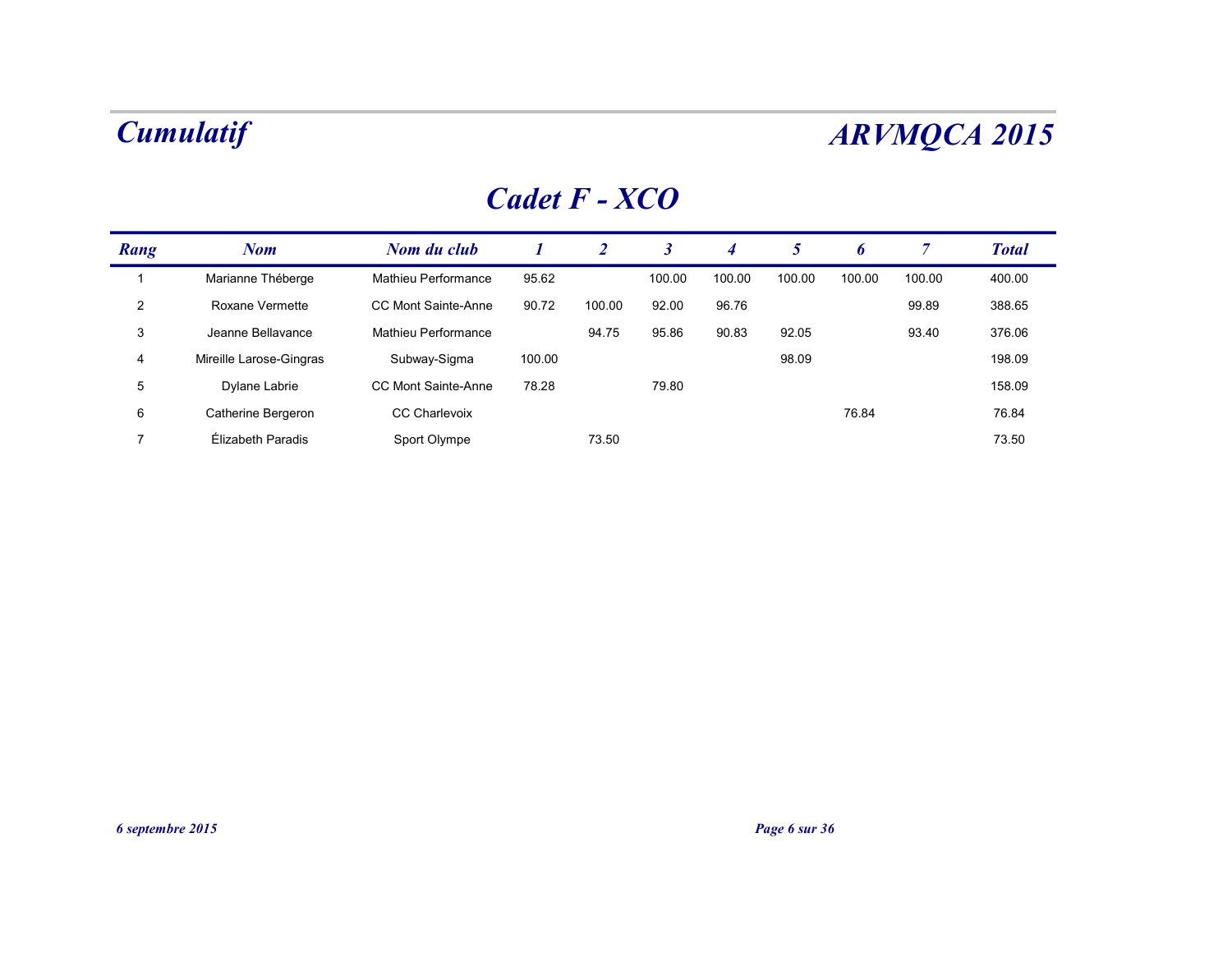## *Cadet Sport H - XCO*

| Rang           | <b>Nom</b>                     | Nom du club             |        | $\boldsymbol{2}$ | 3      | 4      | 5      | 6      | 7      | <b>Total</b> |
|----------------|--------------------------------|-------------------------|--------|------------------|--------|--------|--------|--------|--------|--------------|
|                | Youri Tremblay                 | Vélo Savard             | 98.56  | 98.69            | 100.00 | 98.62  | 100.00 | 100.00 | 100.00 | 400.00       |
| $\overline{2}$ | Samuel Harvey                  | <b>CC Charlevoix</b>    | 90.59  | 94.39            | 96.88  | 100.00 | 96.04  | 97.94  | 97.12  | 391.94       |
| 3              | Félix Alain                    | Vélo Extrême St-Raymond | 96.09  | 100.00           | 95.66  |        | 96.79  |        | 93.64  | 388.53       |
| 4              | Guillaume Boutet               | Subway-Sigma            | 92.51  | 89.81            | 92.96  |        |        | 91.29  |        | 366.57       |
| 5              | Jeff Nadeau                    | Vélo Extrême St-Raymond |        |                  | 91.91  | 94.30  | 85.27  | 93.83  |        | 365.31       |
| 6              | Jasmin Blanchet                | Vélo Savard             | 87.54  | 87.97            |        | 90.14  | 81.48  | 85.09  | 90.49  | 356.14       |
| $\overline{7}$ | <b>Vincent Boies</b>           | <b>CC Charlevoix</b>    |        | 82.23            | 78.06  |        |        | 89.18  | 81.52  | 330.99       |
| 8              | Nicolas Cauchon                | Le Pédalier             | 86.47  |                  | 87.60  |        |        |        |        | 174.06       |
| 9              | <b>Charles St-Pierre</b>       | Vélo Extrême St-Raymond |        |                  |        | 77.95  | 87.86  |        |        | 165.81       |
| 10             | Charles-Antoine Forest-Leblanc | Subway-Sigma            | 100.00 |                  |        |        |        |        |        | 100.00       |
| 11             | Rémi Cappannelli               | Subway-Sigma            | 81.35  |                  |        |        |        |        |        | 81.35        |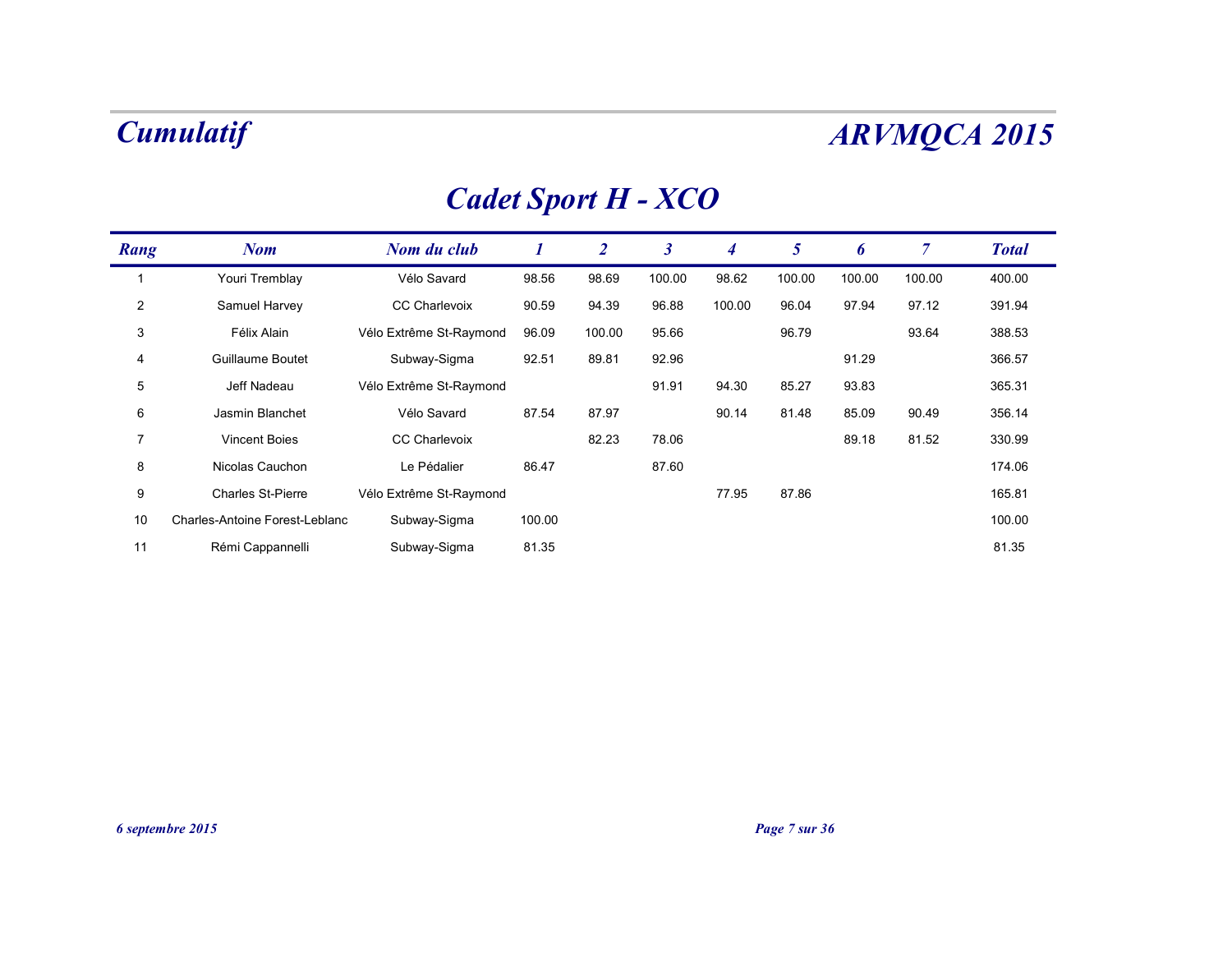## *Expert H 15-18*

| Rang           | <b>Nom</b>                       | Nom du club                | 1      | $\overline{2}$ | $\boldsymbol{\beta}$ | 4      | 5      | 6      | $\mathcal{I}$ | <b>Total</b> |
|----------------|----------------------------------|----------------------------|--------|----------------|----------------------|--------|--------|--------|---------------|--------------|
| $\mathbf{1}$   | Philippe Truchon*                | Mathieu Performance        | 98.15  |                | 100.00               |        | 98.07  | 100.00 |               | 396.22       |
| $\overline{2}$ | Francis Fortin*                  | Subway-Sigma               | 95.69  |                | 93.54                | 94.86  | 94.91  | 99.48  | 99.96         | 390.03       |
| 3              | <b>Charles-Antoine Pelletier</b> | <b>Mathieu Performance</b> | 82.22  | 94.20          | 86.08                | 82.50  | 88.23  | 91.53  | 89.18         | 363.15       |
| 4              | Gabriel de Varennes              | Subway-Sigma               | 87.83  | 100.00         | 86.57                | 82.80  | 80.65  |        |               | 357.20       |
| 5              | Marc-Antoine Boucher             | Mathieu Performance        | 80.23  | 95.95          | 85.86                | 79.71  | 75.80  | 84.41  | 87.14         | 353.36       |
| 6              | Félix Longpré*                   | CC Mont Sainte-Anne        | 100.00 |                |                      | 100.00 | 100.00 |        |               | 300.00       |
| $\overline{7}$ | Philippe St-Laurent*             | Subway-Sigma               |        |                |                      | 96.22  | 95.52  |        | 100.00        | 291.74       |
| 8              | Anthony Logan                    | Subway-Sigma               |        |                |                      |        | 85.68  |        | 89.37         | 175.05       |
| 9              | Olivier Toupin                   | Mathieu Performance        | 85.36  |                | 83.14                |        |        |        |               | 168.51       |
| 10             | David-Etienne Gallant            | CC Mont Sainte-Anne        |        |                |                      |        |        |        | 99.96         | 99.96        |
| 11             | Vincent Thiboutot                | Subway-Sigma               |        |                |                      |        |        |        | 97.73         | 97.73        |
| 12             | Cédrick Cantin*                  | Mathieu Performance        |        |                |                      | 96.82  |        |        |               | 96.82        |
| 13             | Eliot Grondin                    | Vélo Savard                |        |                |                      |        |        |        | 95.98         | 95.98        |
| 14             | <b>Hubert Fortin</b>             | Subway-Sigma               |        |                |                      |        |        |        | 93.62         | 93.62        |
| 15             | <b>Edward Laroche</b>            | Subway-Sigma               | 86.93  |                |                      |        |        |        |               | 86.93        |
| 16             | Philippe Bourget*                | Subway-Sigma               | 85.04  |                |                      |        |        |        |               | 85.04        |
| 17             | Simon Petitclerc                 | <b>CC Mont Sainte-Anne</b> |        |                |                      |        | 77.48  |        |               | 77.48        |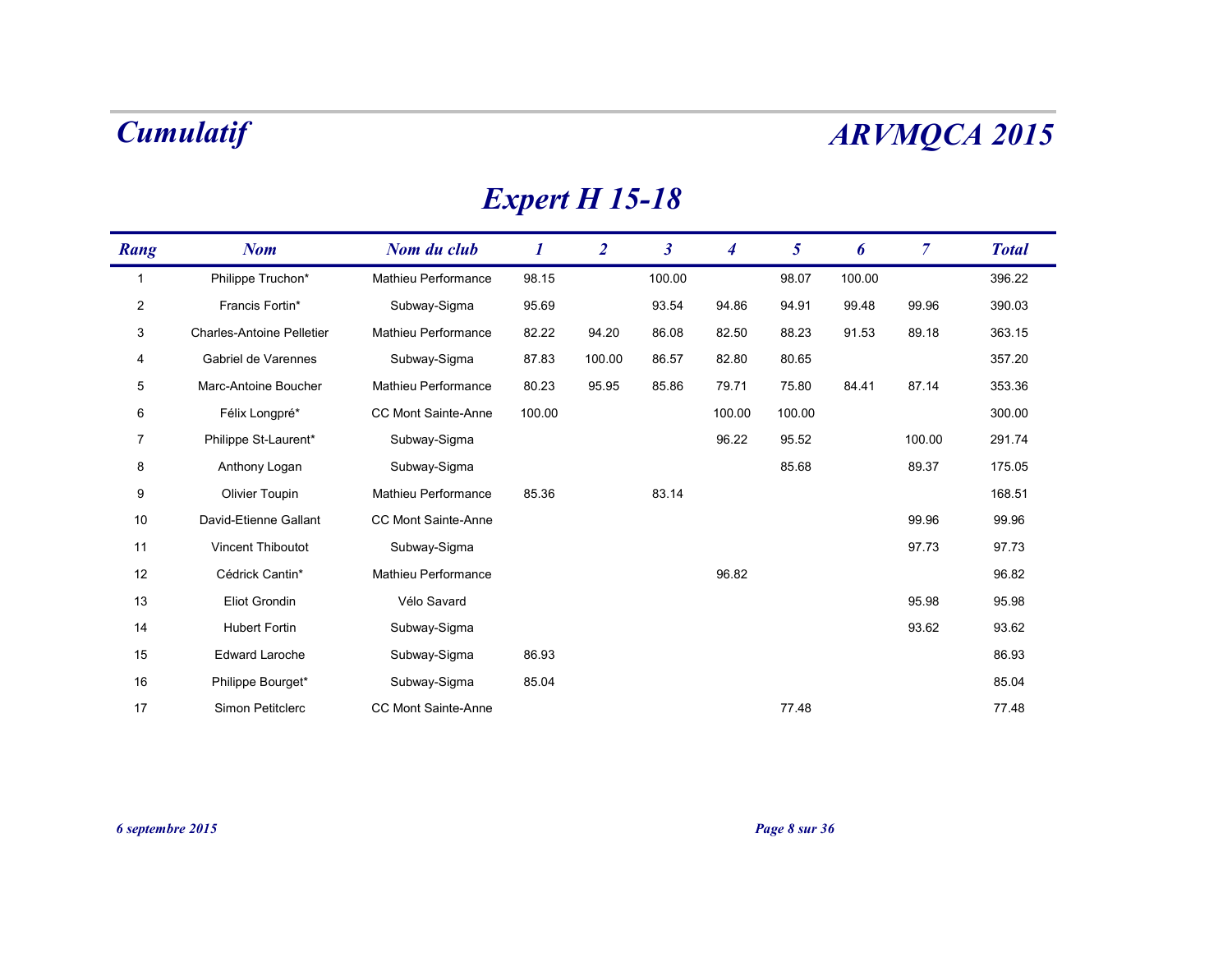## *Femme Expert 17+ - XCO*

| Rang           | <b>Nom</b>              | Nom du club         | 1      | $\overline{2}$ | $\boldsymbol{\beta}$ | 4      | 5      | 6      | $\overline{7}$ | <b>Total</b> |
|----------------|-------------------------|---------------------|--------|----------------|----------------------|--------|--------|--------|----------------|--------------|
| 1              | Caroline Villeneuve     | Le Pédalier         |        | 100.00         | 100.00               | 96.58  | 100.00 |        |                | 396.58       |
| $\overline{2}$ | Caroline Patry          | Specialized         | 91.18  | 91.41          | 96.90                | 90.24  |        | 100.00 | 98.82          | 387.13       |
| 3              | <b>Chantal Petit</b>    | Subway-Sigma        | 92.91  | 95.88          | 96.93                | 93.70  |        |        | 100.00         | 386.51       |
| 4              | Madeleine Lemyre        | Mathieu Performance | 93.54  | 96.24          | 95.64                |        |        |        | 95.82          | 381.25       |
| 5              | Judith Desmeules        | CC Charlevoix       |        | 77.05          | 81.50                |        |        | 94.34  |                | 252.90       |
| 6              | <b>Christine Soucy</b>  |                     | 95.88  | 97.77          |                      |        |        |        |                | 193.65       |
| 7              | Elodie Bernier          | CC Mont Sainte-Anne | 87.77  |                | 99.61                |        |        |        |                | 187.38       |
| 8              | Isabelle Lapointe       | Vie Sportive        | 85.94  |                |                      | 84.70  |        |        |                | 170.64       |
| 9              | Édith Blanchet-Lévesque | Subway-Sigma        |        | 81.98          | 85.09                |        |        |        |                | 167.07       |
| 10             | Evelyne Gagnon          | The Cyclery         |        |                | 64.17                | 61.48  |        |        |                | 125.65       |
| 11             | Jaqueline Mourao        | Scott-Brésil        |        |                |                      | 100.00 |        |        |                | 100.00       |
| 12             | Sophianne Samson        | Subway-Sigma        | 100.00 |                |                      |        |        |        |                | 100.00       |
| 13             | Amélie Simard           | Subway-Sigma        |        |                |                      |        | 99.25  |        |                | 99.25        |
| 14             | Émilie Roy              | Felt MTB            |        | 97.91          |                      |        |        |        |                | 97.91        |
| 15             | Nathalie Godbout        | Vie Sportive        |        |                |                      |        | 93.53  |        |                | 93.53        |
| 16             | Joanne Tourville        |                     | 92.44  |                |                      |        |        |        |                | 92.44        |
| 17             | Isabelle Duchaine       |                     | 86.94  |                |                      |        |        |        |                | 86.94        |
| 18             | Nathalie Cantin         | Mathieu Performance |        |                |                      | 78.98  |        |        |                | 78.98        |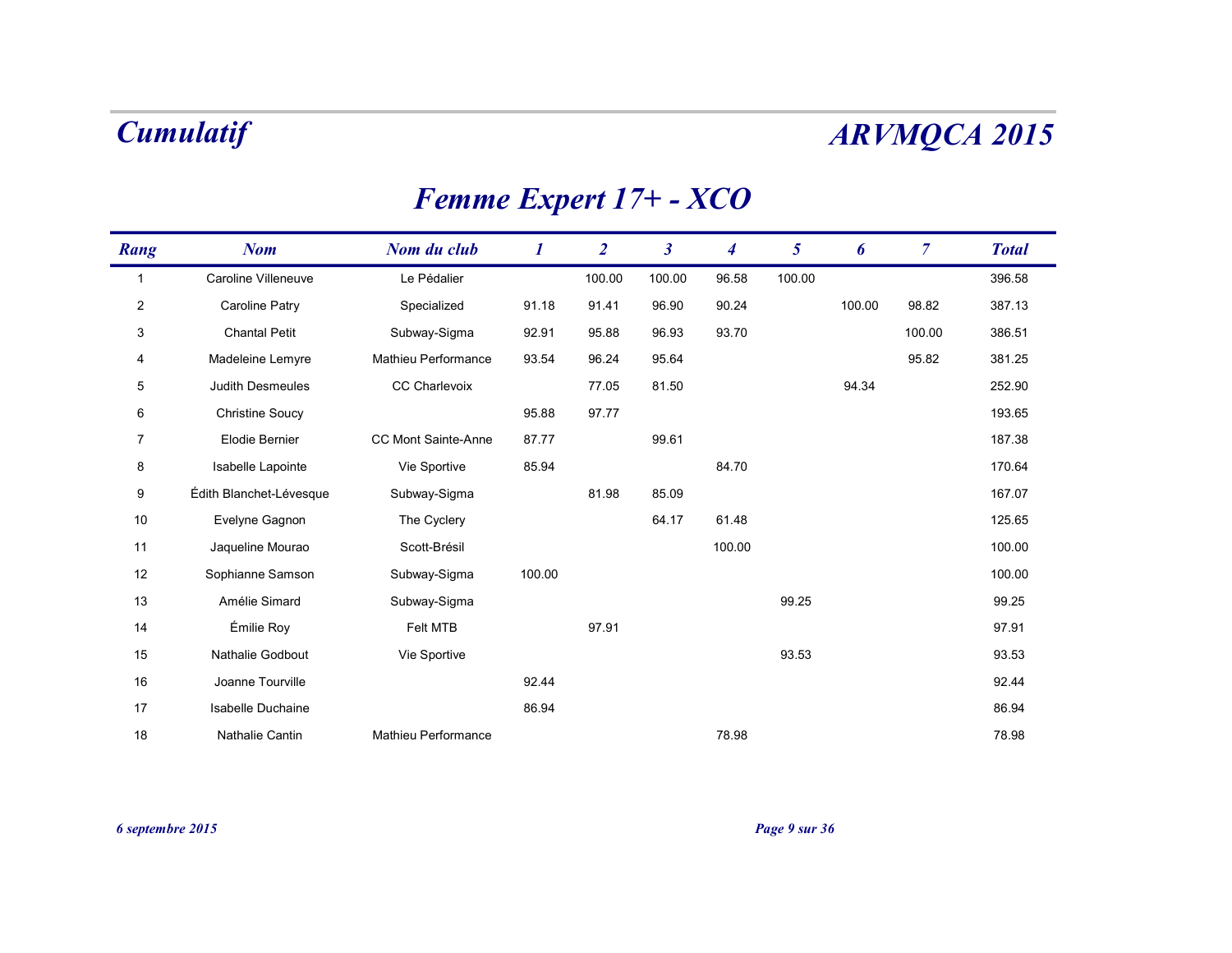## *Femme Sport 17+ - XCO*

| Rang           | <b>Nom</b>               | Nom du club          | 1      | $\overline{2}$ | $\mathfrak{z}$ | 4      | 5      | 6      | $\overline{7}$ | <b>Total</b> |
|----------------|--------------------------|----------------------|--------|----------------|----------------|--------|--------|--------|----------------|--------------|
| $\mathbf{1}$   | <b>Christine Gourde</b>  | Sport Olympe         | 100.00 | 100.00         |                |        |        | 100.00 | 96.93          | 396.93       |
| $\overline{c}$ | Mélanie Lavoie           | CC Mont Sainte-Anne  | 93.64  | 94.65          | 100.00         | 100.00 |        | 97.42  | 93.18          | 392.07       |
| 3              | Marilou Boillard         | Mathieu Performance  | 86.59  |                | 98.93          | 99.70  | 100.00 | 87.08  | 80.56          | 385.71       |
| 4              | Nadia Poulin             | Mathieu Performance  | 88.91  | 91.34          | 95.39          | 93.65  | 98.58  | 96.31  |                | 383.93       |
| 5              | Katherine Couture-Picard | CC Mont Sainte-Anne  | 90.90  | 87.41          | 92.35          | 88.70  | 97.52  |        |                | 369.48       |
| 6              | Isabelle Dumas           | Specialized          | 90.27  |                |                | 96.73  |        |        | 89.17          | 276.18       |
| 7              | Vanessa Asselin          |                      | 86.43  | 88.70          |                | 92.82  |        |        |                | 267.95       |
| 8              | Luce-Anne Desmeules      | <b>CC Charlevoix</b> |        |                | 88.58          | 84.33  |        | 87.74  |                | 260.65       |
| 9              | Linda Vallières          | Sport Olympe         | 79.74  |                |                | 81.50  | 81.27  |        |                | 242.51       |
| 10             | Karine Maltais           | Sport Olympe         | 79.90  | 80.75          | 78.82          |        |        |        |                | 239.47       |
| 11             | Carolanne Gariépy        | Indépendant          | 78.59  | 82.90          |                |        |        |        | 72.05          | 233.54       |
| 12             | Cindy Lemieux            | Vie Sportive         |        |                | 74.17          |        | 82.25  |        |                | 156.42       |
| 13             | Anne-Marie Gauthier      | Sport Olympe         |        |                |                |        |        |        | 100.00         | 100.00       |
| 14             | <b>Chantal Letarte</b>   | Subway-Sigma         |        |                |                |        | 93.59  |        |                | 93.59        |
| 15             | Malia Poulin             | CC Charlevoix        |        |                |                |        |        | 91.51  |                | 91.51        |
| 16             | Édith Blanchet-Lévesque  | Subway-Sigma         | 91.14  |                |                |        |        |        |                | 91.14        |
| 17             | Catherine Van Neste      | Mathieu Performance  |        |                | 89.83          |        |        |        |                | 89.83        |
| 18             | Josée Rousseau           | Subway-Sigma         | 85.55  |                |                |        |        |        |                | 85.55        |
| 19             | Vicky Falardeau          | Sport Olympe         |        |                |                | 79.89  |        |        |                | 79.89        |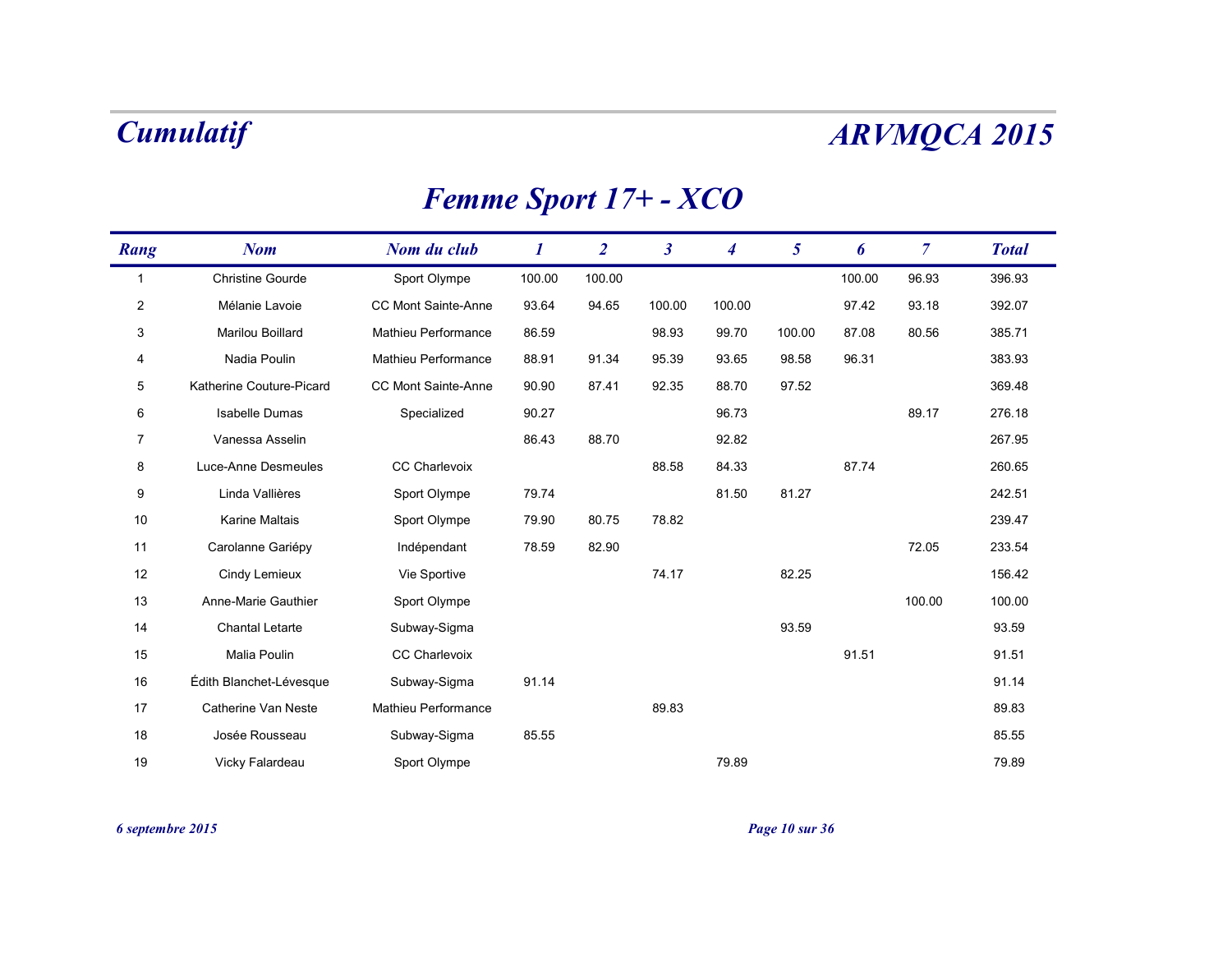## *Femme Sport 17+ - XCO*

| Rang | Nom                 | Nom du club         |       |       |  |  |       | <b>Total</b> |
|------|---------------------|---------------------|-------|-------|--|--|-------|--------------|
| 20   | Chantal Bernard     | Vie Sportive        |       | 77.56 |  |  |       | 77.56        |
| 21   | Julie Aubé          | Mathieu Performance | 77.43 |       |  |  |       | 77.43        |
| 22   | Marie-Helene Benoit | Sport Olympe        |       |       |  |  | 71.75 | 71.75        |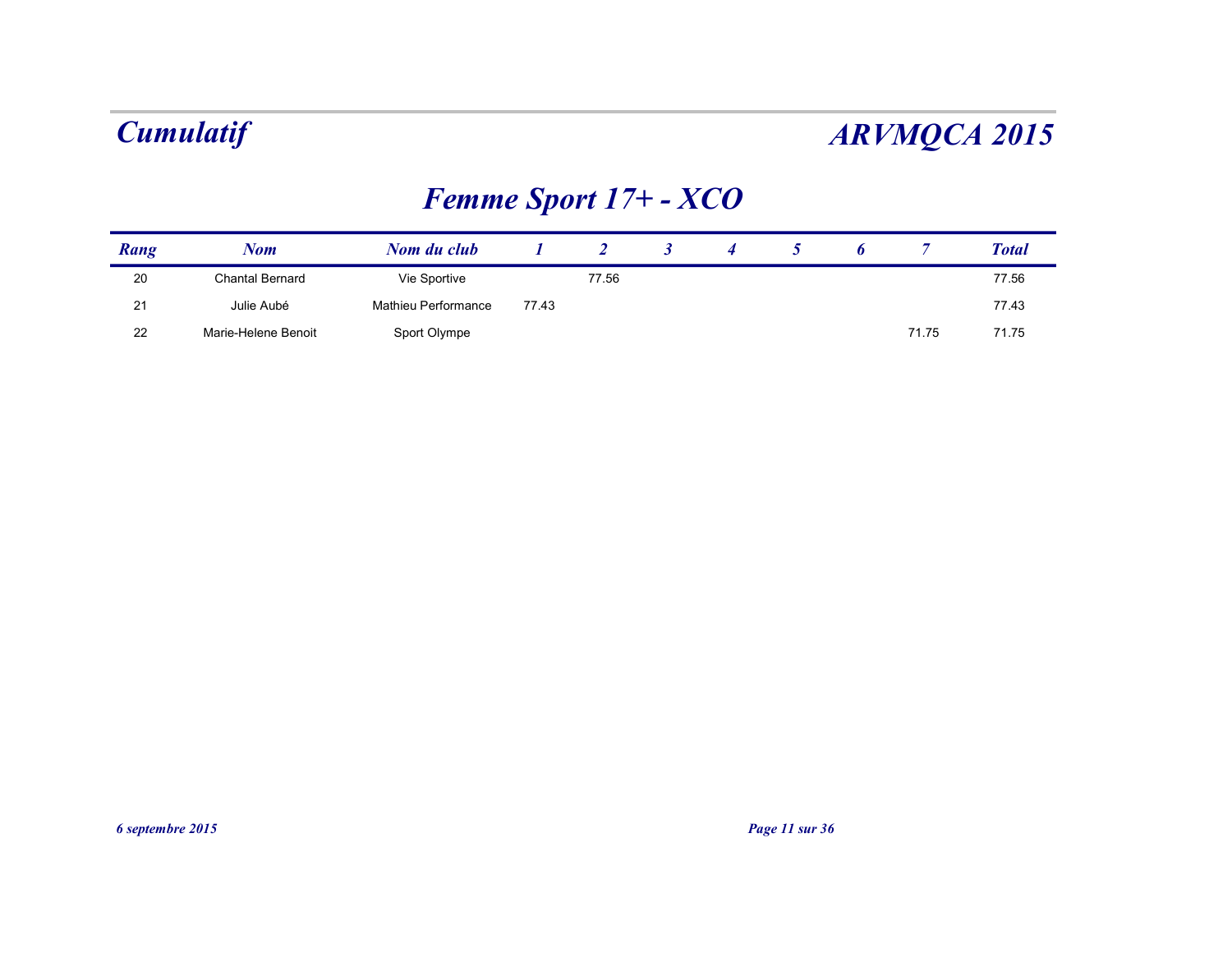| Rang           | <b>Nom</b>               | Nom du club             | 1      | $\overline{2}$ | $\boldsymbol{\beta}$ | 4      | 5      | 6      | $\overline{7}$ | <b>Total</b> |
|----------------|--------------------------|-------------------------|--------|----------------|----------------------|--------|--------|--------|----------------|--------------|
| 1              | Luca Serli               | Cannondale Technology   | 100.00 | 100.00         | 100.00               |        | 100.00 |        |                | 400.00       |
| $\overline{2}$ | Dominic Jean             | Sport Olympe            | 96.69  | 98.10          | 97.42                |        | 98.07  |        | 97.57          | 391.15       |
| 3              | François Girard          | Vélo Extrême St-Raymond | 93.16  | 93.70          | 93.49                | 96.51  | 95.64  |        | 97.29          | 383.13       |
| 4              | Jean-Philippe Beaudet    | Mathieu Performance     |        | 91.94          |                      | 93.59  | 93.25  | 100.00 | 94.26          | 381.10       |
| 5              | Vincent Tremblay         | Vélo Savard             | 89.37  | 90.66          | 91.30                | 90.67  |        |        | 92.32          | 364.95       |
| 6              | Jean-Philippe Giguère    | Indépendant             | 88.96  | 89.38          | 88.59                | 90.61  |        |        | 93.54          | 362.48       |
| 7              | <b>Bruno Turcotte</b>    | Mathieu Performance     |        | 84.80          | 78.53                | 84.38  | 85.94  | 97.28  |                | 352.40       |
| 8              | Gino Ricci               | Indépendant             |        | 96.83          | 98.62                | 100.00 |        |        |                | 295.45       |
| 9              | Sébastien Delisle        | Indépendant             | 96.18  |                | 92.28                |        |        |        | 100.00         | 288.46       |
| 10             | Mathieu Grenier          | <b>CVM Normandin</b>    | 95.01  | 92.83          |                      | 99.64  |        |        |                | 287.47       |
| 11             | Éric Therrien            | Giant                   |        |                |                      |        | 78.76  | 90.13  | 90.88          | 259.77       |
| 12             | Simon Castonguay         | Felt MTB                |        | 97.19          | 96.13                |        |        |        |                | 193.32       |
| 13             | <b>Patrick Mimeault</b>  | Vie Sportive            |        |                | 94.05                |        | 98.78  |        |                | 192.83       |
| 14             | Eric Dulong              | Mathieu Performance     |        | 88.23          |                      | 93.14  |        |        |                | 181.37       |
| 15             | <b>Patrick Perreault</b> | L.A.P.C.                | 96.81  |                |                      |        |        |        |                | 96.81        |
| 16             | <b>Maxim Morel</b>       | Specialized             |        |                | 94.57                |        |        |        |                | 94.57        |
| 17             | Louis Pérusse            | Vélo Extrême St-Raymond |        |                |                      | 93.00  |        |        |                | 93.00        |
| 18             | Antoine Pelletier        | Indépendant             |        |                |                      |        |        |        | 91.99          | 91.99        |
| 19             | Dzao-Izag Plamondon      |                         |        |                |                      | 91.14  |        |        |                | 91.14        |

### *Maître Expert 30-39 H - XCO*

*6 septembre 2015 Page 12 sur 36*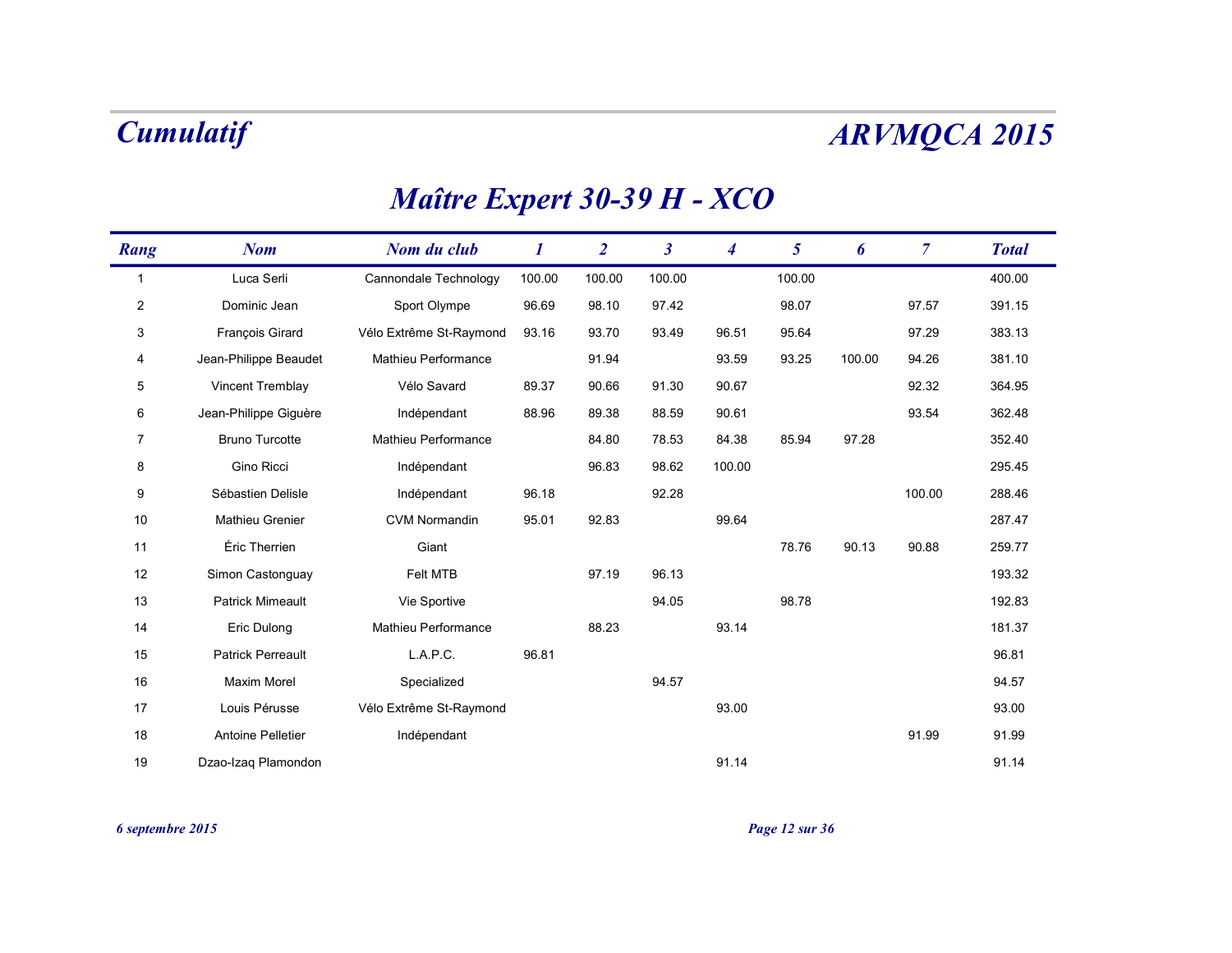## *Maître Expert 30-39 H - XCO*

| Rang | Nom                       | Nom du club   |       |       |       |  | <b>Total</b> |
|------|---------------------------|---------------|-------|-------|-------|--|--------------|
| 20   | Dany Leblanc              | <b>Brunet</b> |       |       | 81.92 |  | 81.92        |
| 21   | Étienne Babin             | Indépendant   |       | 80.24 |       |  | 80.24        |
| 22   | <b>Charles Desrochers</b> |               | 75.80 |       |       |  | 75.80        |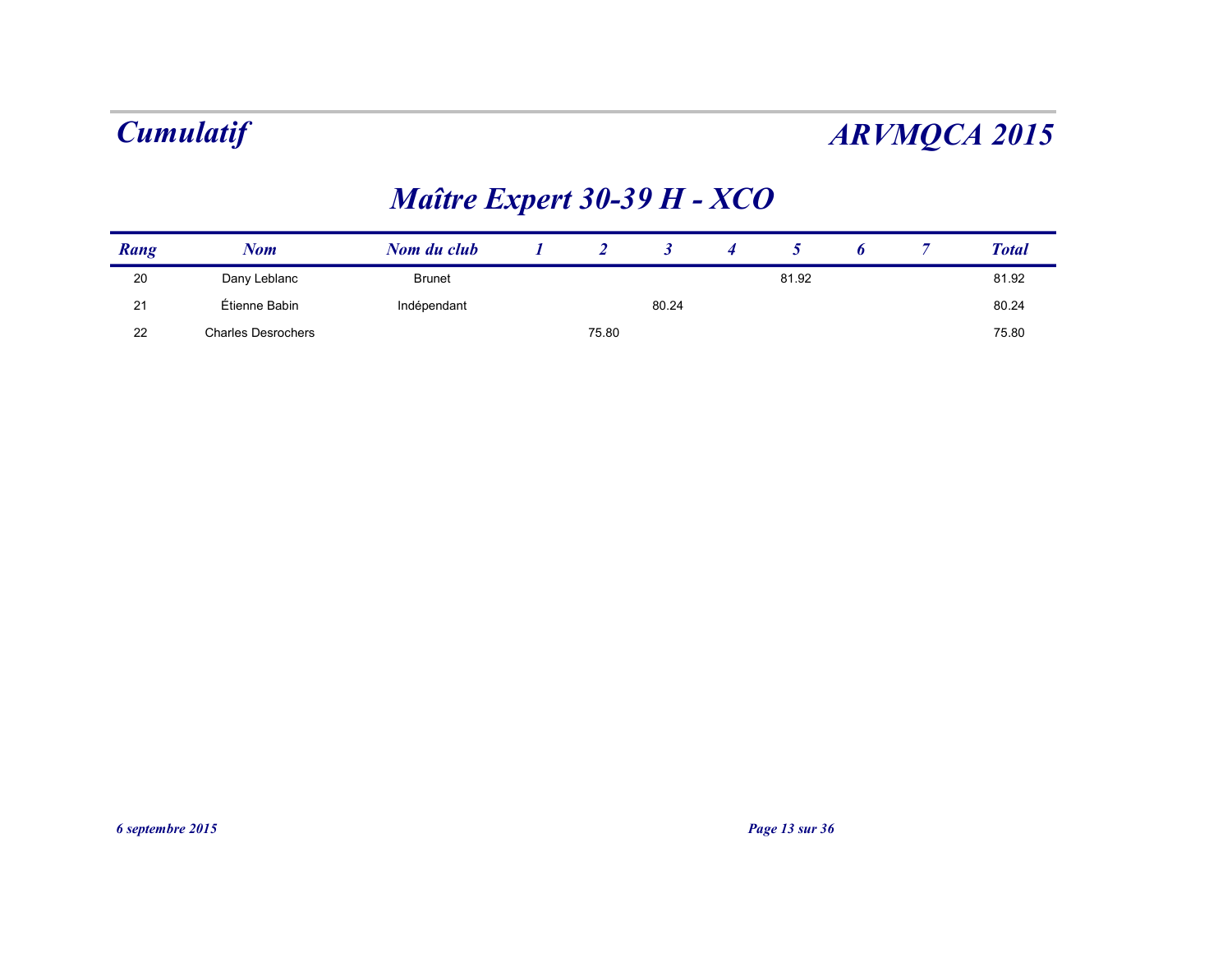## *Maître Expert 40+ H - XCO*

| Rang           | <b>Nom</b>               | Nom du club                | 1      | $\overline{2}$ | $\overline{\mathbf{3}}$ | 4      | 5      | 6      | $\overline{7}$ | <b>Total</b> |
|----------------|--------------------------|----------------------------|--------|----------------|-------------------------|--------|--------|--------|----------------|--------------|
| $\mathbf{1}$   | Stephen Flindall         | Sport Olympe               | 100.00 | 99.65          | 99.27                   | 99.61  | 97.13  |        |                | 398.53       |
| $\overline{2}$ | Sylvain Poitras          | <b>Mathieu Performance</b> | 98.72  | 99.01          | 100.00                  | 100.00 | 98.14  |        |                | 397.73       |
| 3              | Jonathan Gingras         | <b>CC Mont Sainte-Anne</b> |        | 89.77          | 94.92                   | 91.41  |        | 100.00 | 96.21          | 382.54       |
| 4              | Charles-Étienne Giguère  |                            | 90.26  | 88.88          | 93.41                   | 86.86  |        | 90.90  | 91.39          | 365.97       |
| 5              | <b>Bernard Vermette</b>  | CC Mont Sainte-Anne        | 97.04  | 95.77          |                         | 96.27  |        |        |                | 289.08       |
| 6              | Éric Gagnon              | Specialized                | 92.46  | 92.04          |                         |        | 90.49  |        |                | 275.00       |
| 7              | Pierrot Bernier          | <b>Mathieu Performance</b> | 88.85  | 87.80          | 87.33                   |        |        |        |                | 263.99       |
| 8              | Vincent Audet            | Felt MTB                   |        | 100.00         |                         |        | 100.00 |        |                | 200.00       |
| 9              | Éric Truchon             | Mathieu Performance        | 96.78  |                |                         |        |        | 97.77  |                | 194.55       |
| 10             | Stéphane Lemire          | <b>CC Mont Sainte-Anne</b> |        | 93.11          |                         |        |        |        | 100.00         | 193.11       |
| 11             | <b>Francis Deschenes</b> | Sport Olympe               |        |                |                         |        | 94.34  |        | 98.51          | 192.84       |
| 12             | <b>Michel Trudel</b>     |                            |        |                | 96.43                   |        |        | 95.74  |                | 192.18       |
| 13             | Jean-Marc Dulac          | <b>Brunet</b>              | 87.94  | 91.14          |                         |        |        |        |                | 179.08       |
| 14             | Denis St-Amand           | Mathieu Performance        |        |                | 86.03                   |        |        | 89.28  |                | 175.31       |
| 15             | Jocelyn Tremblay         | VO2 / Café Summum          |        |                |                         |        |        |        | 97.22          | 97.22        |
| 16             | <b>Martin Bellavance</b> | <b>Mathieu Performance</b> |        |                | 95.54                   |        |        |        |                | 95.54        |
| 17             | Jean Roy                 | Exprezo                    |        |                |                         |        |        |        | 94.71          | 94.71        |
| 18             | Nicolas Fortin           | Indépendant                |        |                |                         |        | 94.30  |        |                | 94.30        |
| 19             | Mario Girard             | Indépendant                |        | 94.06          |                         |        |        |        |                | 94.06        |

*6 septembre 2015 Page 14 sur 36*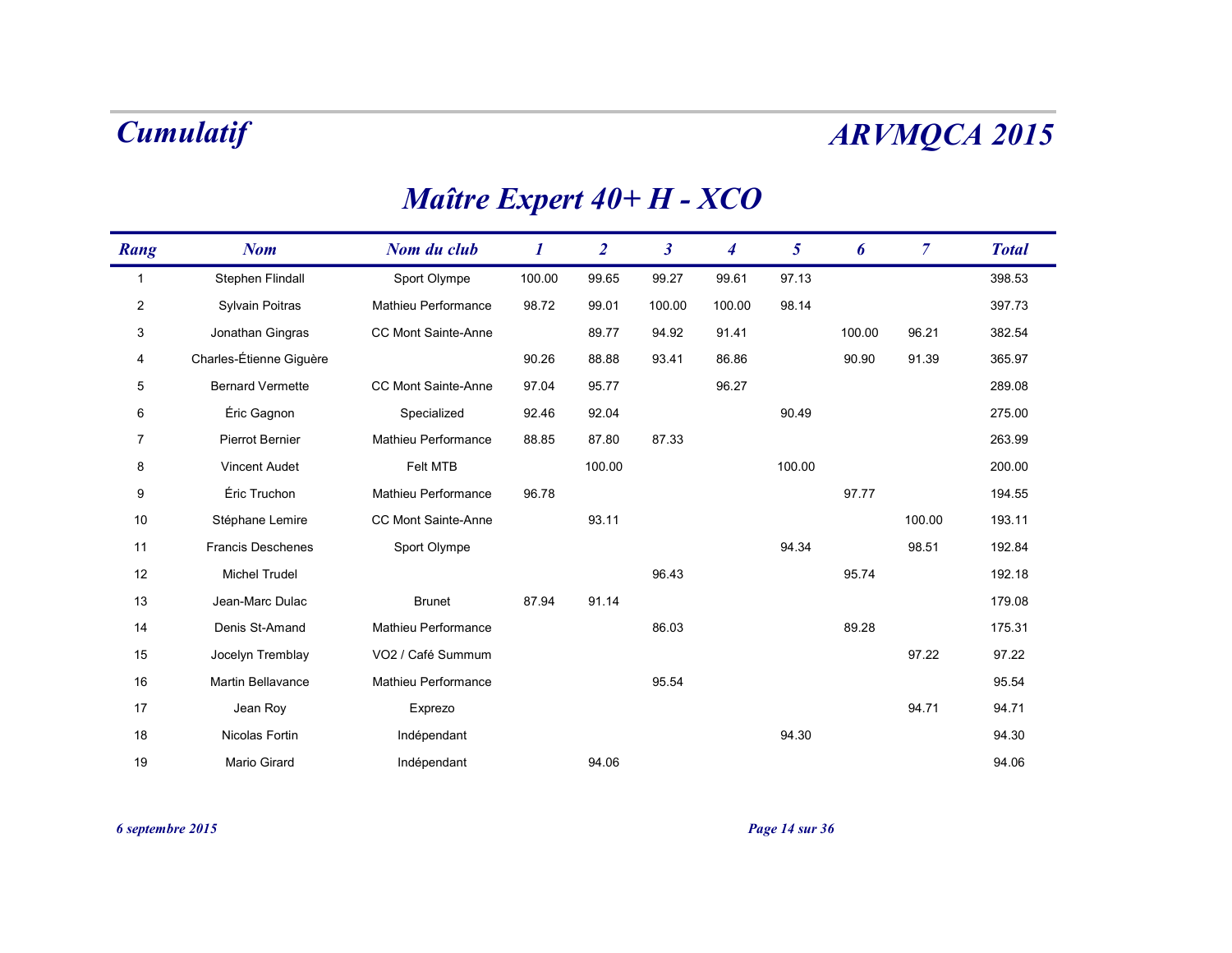## *Maître Expert 40+ H - XCO*

| Rang | Nom                | Nom du club             |       |       |  |       | <b>Total</b> |
|------|--------------------|-------------------------|-------|-------|--|-------|--------------|
| 20   | Gilles Morneau     | Le Pédalier             | 93.11 |       |  |       | 93.11        |
| 21   | Guillaume Tremblay | Scott-RackUltra         |       |       |  | 92.28 | 92.28        |
| 22   | Mathieu Déry       | Vélo Extrême St-Raymond |       | 90.15 |  |       | 90.15        |
| 23   | Pierre Ethier      |                         |       | 82.79 |  |       | 82.79        |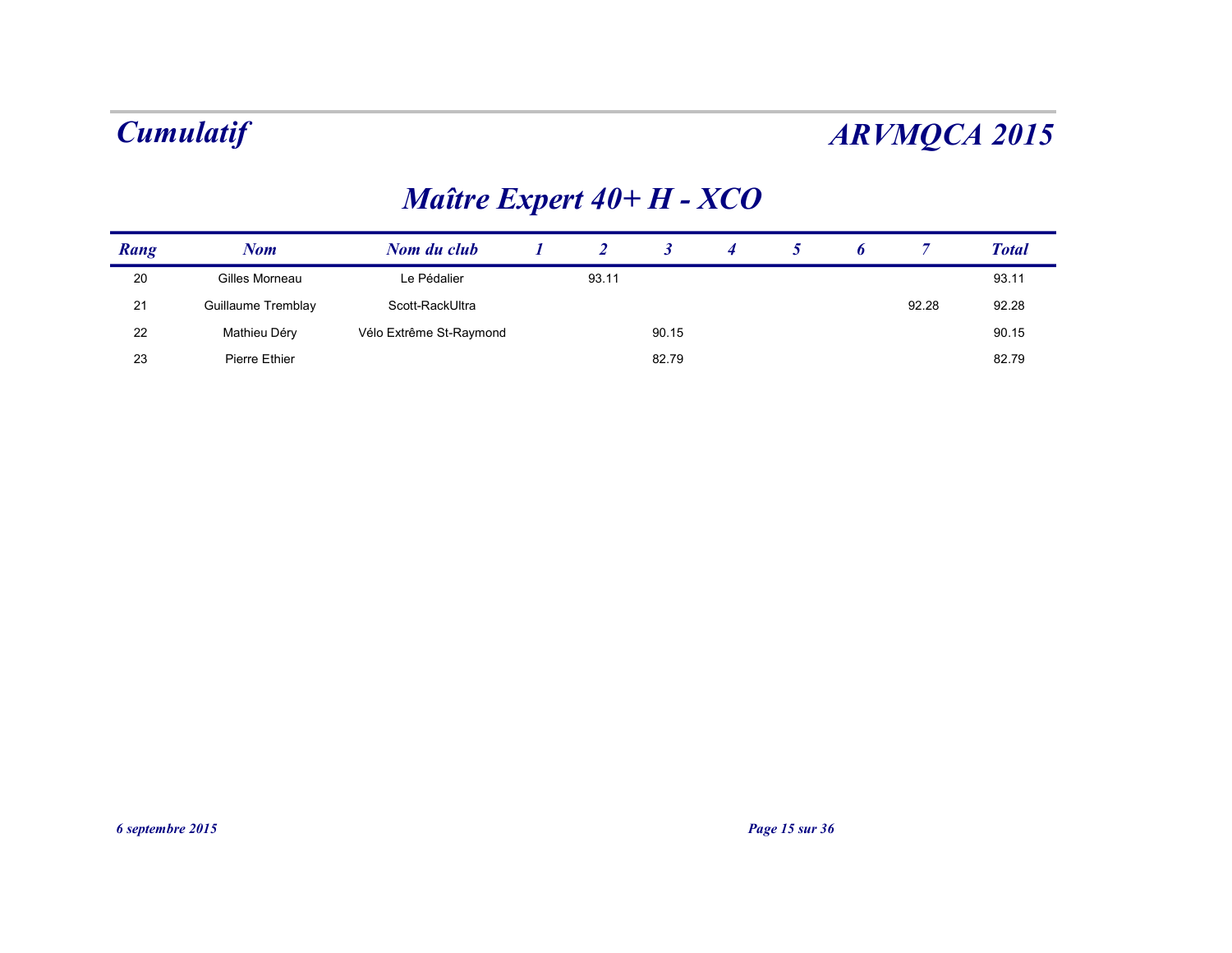### *Maître Sport 30-39 H - XCO*

| Rang           | <b>Nom</b>              | Nom du club                | 1      | $\overline{2}$ | $\boldsymbol{\beta}$ | 4      | 5      | 6      | $\overline{7}$ | <b>Total</b> |
|----------------|-------------------------|----------------------------|--------|----------------|----------------------|--------|--------|--------|----------------|--------------|
| 1              | Maxime Godron           | Subway-Sigma               | 98.54  |                | 97.83                | 100.00 | 100.00 |        | 100.00         | 398.54       |
| $\overline{2}$ | Jean-Nicolas Harvey     | Sport Olympe               | 100.00 | 100.00         |                      | 98.39  | 96.39  | 97.87  |                | 396.26       |
| 3              | Félix-Antoine Carignan  | Subway-Sigma               | 99.33  | 99.75          | 100.00               |        | 94.95  |        |                | 394.03       |
| 4              | Simon Laprise           | Mathieu Performance        | 90.74  | 96.91          | 98.32                |        | 98.67  | 100.00 | 96.51          | 393.90       |
| 5              | Jean-François Poulin    | Sport Olympe               | 97.91  | 97.42          | 99.63                |        |        | 94.29  | 94.98          | 389.94       |
| 6              | Philippe Champagne      | CVM de Beauce              | 92.62  | 94.37          | 97.50                | 96.83  | 98.21  |        |                | 386.92       |
| 7              | Lucien Gingras          | Sport Olympe               | 93.62  | 93.95          |                      | 95.15  |        | 96.80  | 95.31          | 381.21       |
| 8              | Mathieu Morissette-Dion | Subway-Sigma               | 92.87  |                | 93.39                |        |        | 94.24  | 91.85          | 372.34       |
| 9              | Jean-François Ermel     | <b>CC Mont Sainte-Anne</b> | 87.05  |                | 90.72                | 92.07  | 93.80  | 91.37  |                | 367.95       |
| 10             | Danny Boivin            | Vie Sportive               | 86.88  | 92.07          | 94.16                | 92.91  | 87.53  |        | 88.13          | 367.28       |
| 11             | <b>Charles Belzile</b>  | Sport Olympe               | 88.84  | 90.75          | 92.03                | 89.76  |        | 90.83  | 92.11          | 365.72       |
| 12             | Matthieu Suzor-Pleau    | Vélo Extrême St-Raymond    | 85.20  | 84.51          | 85.24                | 85.67  | 91.23  | 87.58  | 88.78          | 353.27       |
| 13             | Simon Drouin            | <b>CVM Normandin</b>       | 88.01  |                | 88.55                |        | 88.28  | 84.63  |                | 349.47       |
| 14             | Michael Bouchard        | Sport Olympe               | 91.68  |                | 89.91                | 87.40  | 80.45  |        |                | 349.44       |
| 15             | Yohan Deshaies          | nt Québec - Frenette Bicyc | 89.67  |                | 84.26                | 90.70  |        |        | 83.72          | 348.35       |
| 16             | Carl Boutin             | Sport Olympe               | 83.21  | 84.49          |                      | 82.67  | 85.15  |        |                | 335.52       |
| 17             | Jean-Francis Grondin    | Indépendant                |        |                | 84.93                | 86.47  | 78.31  | 77.90  | 78.45          | 328.17       |
| 18             | Francis Vachon          | Vélo Savard                | 74.45  | 76.89          | 79.74                | 80.73  | 76.61  | 83.99  |                | 321.34       |
| 19             | Nicolas Olivier         | Sport Olympe               | 98.22  | 96.41          |                      |        | 96.44  |        |                | 291.07       |

*6 septembre 2015 Page 16 sur 36*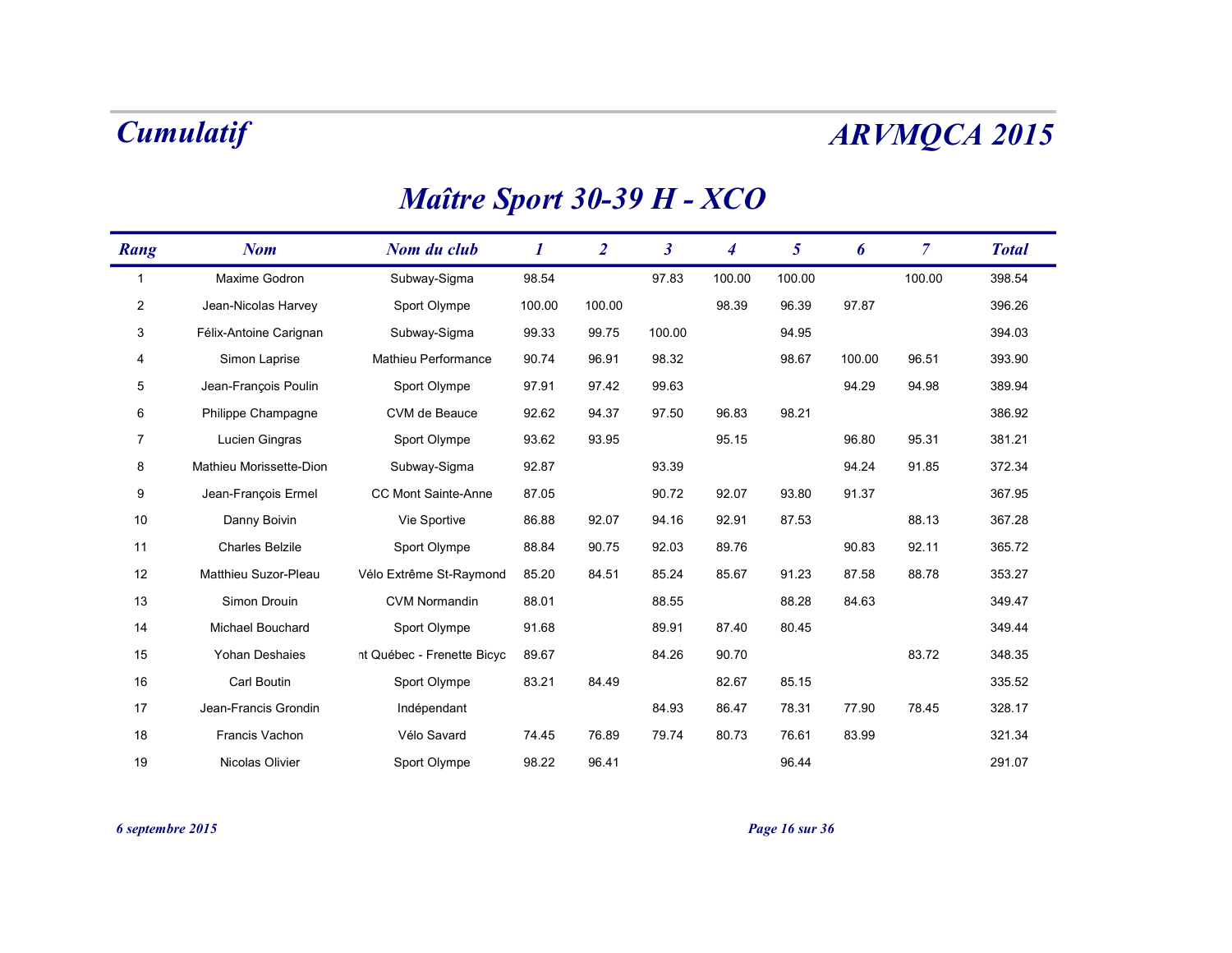### *Maître Sport 30-39 H - XCO*

| Rang | <b>Nom</b>            | Nom du club                | 1     | $\overline{2}$ | $\boldsymbol{\beta}$ | $\overline{\mathbf{4}}$ | 5     | 6     | $\overline{7}$ | <b>Total</b> |
|------|-----------------------|----------------------------|-------|----------------|----------------------|-------------------------|-------|-------|----------------|--------------|
| 20   | Maxime Marcotte       | Indépendant                | 92.17 | 94.21          |                      |                         |       |       | 92.96          | 279.34       |
| 21   | Stéphane Turmel       | Vélo Savard                | 64.10 |                | 66.58                |                         | 70.48 |       | 67.82          | 268.99       |
| 22   | Marquis Drouin        | <b>CVM Normandin</b>       |       |                | 92.81                |                         | 81.68 |       | 83.66          | 258.15       |
| 23   | Yan Pelletier         | Indépendant                | 82.33 | 83.66          |                      |                         |       |       | 83.19          | 249.19       |
| 24   | Simon Lecours*        | Subway-Sigma               |       | 79.05          | 87.23                |                         |       | 81.46 |                | 247.74       |
| 25   | Éric Dufresne         | <b>CVM Normandin</b>       |       | 77.20          | 80.42                |                         | 82.80 |       |                | 240.42       |
| 26   | Simon Gauthier        | <b>Mathieu Performance</b> | 78.65 |                | 75.93                | 83.55                   |       |       |                | 238.13       |
| 27   | Stéphane Vallée       | <b>CVM Normandin</b>       |       | 95.25          |                      |                         | 93.10 |       |                | 188.35       |
| 28   | Hugo Duschesne        | Subway-Sigma               | 94.51 |                |                      |                         |       |       | 90.96          | 185.47       |
| 29   | François Landry       | Vélo Savard                |       |                | 61.44                | 57.98                   |       | 65.19 |                | 184.62       |
| 30   | <b>Charles Audet</b>  | Vie Sportive               |       |                |                      |                         | 87.32 | 89.63 |                | 176.95       |
| 31   | Nicolas Lupien        | <b>CC Charlevoix</b>       | 85.96 |                | 90.94                |                         |       |       |                | 176.90       |
| 32   | Jérémie Leclerc       | Sport Olympe               |       |                |                      | 85.71                   |       |       | 90.05          | 175.76       |
| 33   | Vincent Drouin        | <b>CVM Normandin</b>       |       | 85.88          | 89.59                |                         |       |       |                | 175.47       |
| 34   | Yves Bélanger         | CC Charlevoix              |       |                |                      |                         |       | 80.18 | 73.72          | 153.90       |
| 35   | Dominic Robitaille    | Indépendant                | 96.15 |                |                      |                         |       |       |                | 96.15        |
| 36   | Samuel Cambron-Fortin | Subway-Sigma               |       | 95.68          |                      |                         |       |       |                | 95.68        |
| 37   | Martin Simard         |                            | 94.80 |                |                      |                         |       |       |                | 94.80        |
| 38   | Éric Simard           | <b>CC Charlevoix</b>       |       |                |                      |                         |       | 92.26 |                | 92.26        |

### *6 septembre 2015 Page 17 sur 36*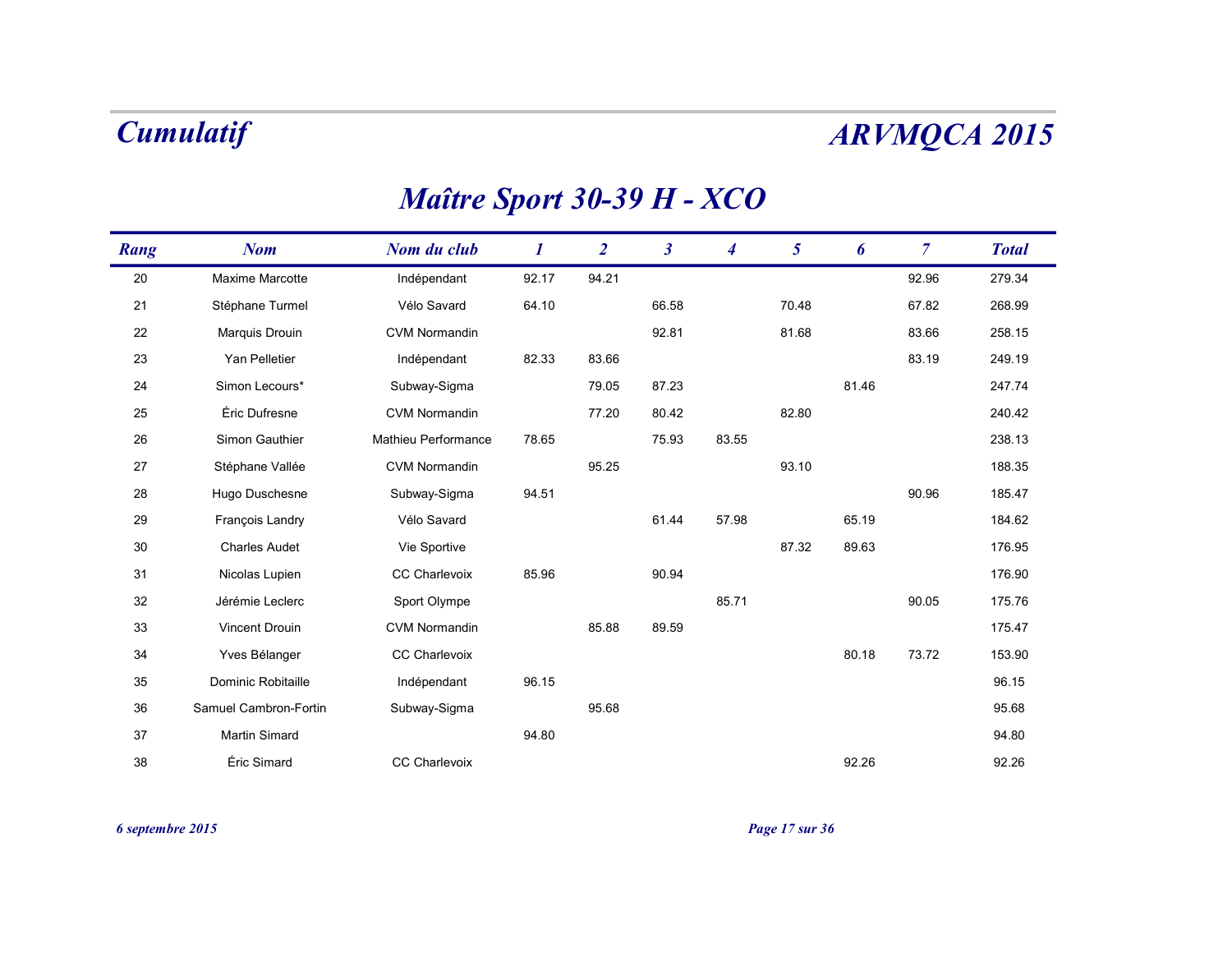## *Maître Sport 30-39 H - XCO*

| Rang | <b>Nom</b>            | Nom du club          | 1     | $\overline{2}$ | $\boldsymbol{\beta}$ | $\boldsymbol{4}$ | $5\overline{)}$ | 6     | $\overline{7}$ | <b>Total</b> |
|------|-----------------------|----------------------|-------|----------------|----------------------|------------------|-----------------|-------|----------------|--------------|
| 39   | Alexandre Moisan      | Subway-Sigma         |       |                |                      |                  |                 |       | 90.30          | 90.30        |
| 40   | Dominic Hamel         | Indépendant          |       |                | 90.00                |                  |                 |       |                | 90.00        |
| 41   | Guillaume Picard      |                      |       |                |                      |                  | 89.43           |       |                | 89.43        |
| 42   | François Whittom      | <b>CVM Normandin</b> |       | 87.33          |                      |                  |                 |       |                | 87.33        |
| 43   | Luc Doiron            | Marin Bikes          | 82.68 |                |                      |                  |                 |       |                | 82.68        |
| 44   | Luc Tremblay          |                      | 82.07 |                |                      |                  |                 |       |                | 82.07        |
| 45   | Simon Lecours         | Subway-Sigma         | 81.46 |                |                      |                  |                 |       |                | 81.46        |
| 46   | Dory Lirette          |                      |       |                | 81.45                |                  |                 |       |                | 81.45        |
| 47   | Jessy Doiron          | Indépendant          | 79.93 |                |                      |                  |                 |       |                | 79.93        |
| 48   | Stéphane Perron       | Sport Olympe         |       |                | 79.41                |                  |                 |       |                | 79.41        |
| 49   | Julien Royer          | Mathieu Performance  |       |                |                      |                  |                 |       | 77.11          | 77.11        |
| 50   | Jean-Christophe Avard | Vélo Savard          |       |                |                      |                  | 75.89           |       |                | 75.89        |
| 51   | David Larochelle      | Subway-Sigma         |       |                | 74.96                |                  |                 |       |                | 74.96        |
| 52   | Daniel Poirier        |                      | 71.07 |                |                      |                  |                 |       |                | 71.07        |
| 53   | Jean-François Caron   |                      |       |                |                      |                  |                 |       | 67.10          | 67.10        |
| 54   | Jean-Pierre Bouchard  | Indépendant          |       |                |                      |                  |                 | 53.49 |                | 53.49        |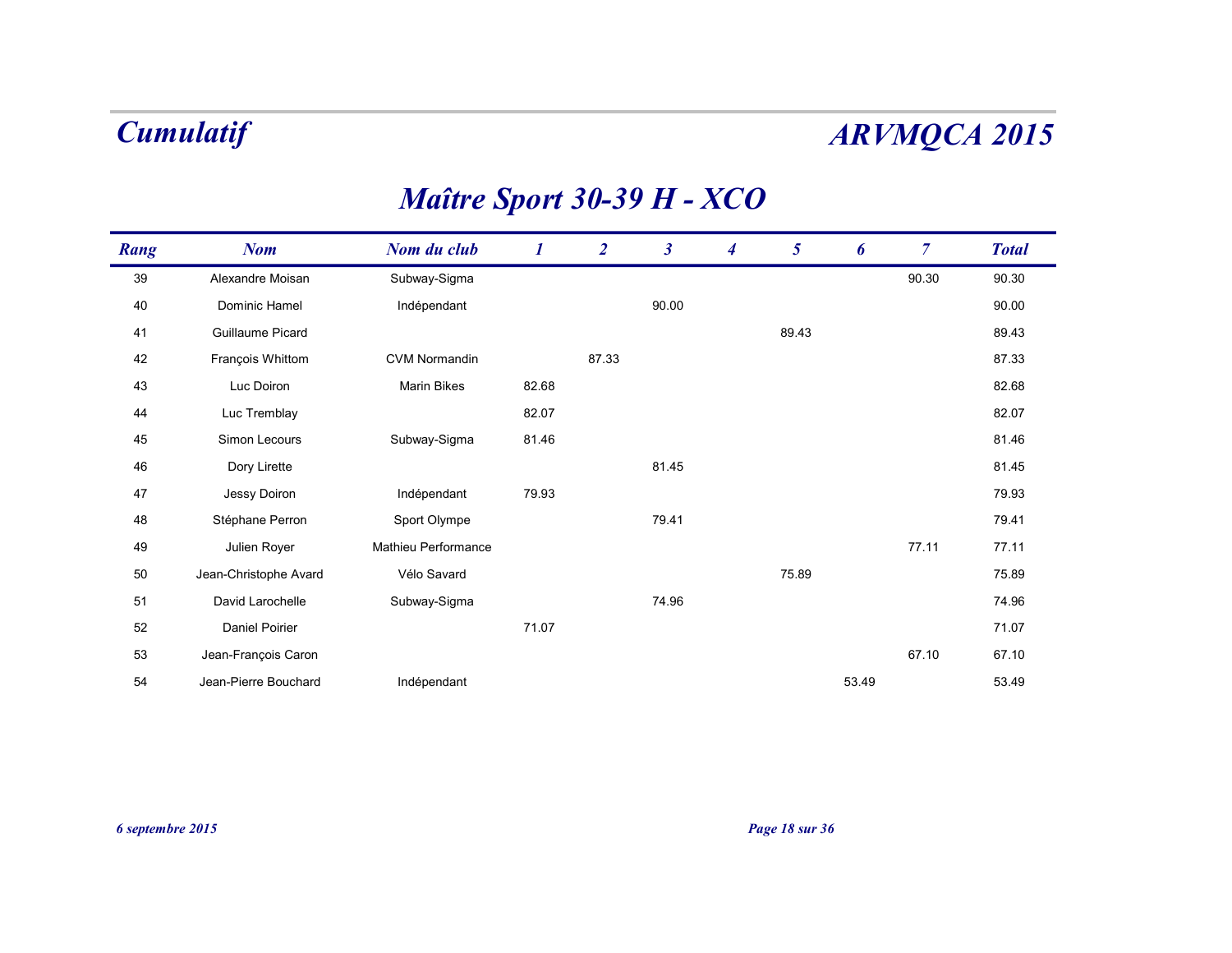### *Nom Nom du club* $\bf{1}$  *3* $\boldsymbol{\beta}$ *Rang 4 5 Total 6 7* 1 Éric Simard CC Mont Sainte-Anne 99.69 98.58 100.00 99.73 97.01 398.00 2 Patrick Mathieu Sport Olympe 99.88 100.00 98.20 98.93 97.52 96.81 98.73 397.54 3 Martin LaRichelière CC Mont Sainte-Anne 97.36 97.58 97.62 99.48 98.61 100.00 395.72 4 Patrick Fournier Norco-Premier Tech 98.18 98.70 98.48 100.00 91.24 395.36 5 Patrick Cardin Sport Olympe 98.58 98.15 99.46 98.58 97.87 394.78 6 Eric Boutet Subway-Sigma 100.00 97.29 100.00 97.14 92.98 394.43 7 Marc Egan Sport Olympe 99.57 97.26 99.32 92.58 95.37 97.87 394.02 8 Frédéric Harvey Sport Olympe 98.15 96.06 93.49 96.54 98.71 389.46 9 Tommy Turgeon Sport Olympe 99.51 97.29 94.27 94.52 96.60 387.92 10Raymond Bouchard Subway-Sigma 96.26 96.88 95.01 95.71 95.71 383.86 11 Frédéric Bégin Indépendant 93.06 97.03 94.25 95.80 380.13 12 François Pothier Subway-Sigma 91.38 90.58 89.81 90.00 95.62 367.58 13 Martin Roy Sport Olympe 88.03 92.24 92.29 90.59 89.89 89.16 365.02 14 Dany Lachance Vélo Savard 87.01 85.31 88.11 85.32 81.61 81.00 86.02 346.47 15 David Lou Brown CVM Normandin 85.66 81.97 86.13 86.13 339.88 16 Jean-François Girard Sport Olympe 77.36 76.63 73.61 72.38 65.28 75.75 76.07 305.81 17Rémi Théberge Mathieu Performance 100.00 100.00 97.71 100.00 297.71 188 Daniel Gariépy Sport Olympe 87.39 87.95 89.67 265.01

Alain Langlais Subway-Sigma 94.13 93.99 188.12

### *Maître Sport 40-49 H - XCO*

*6 septembre 2015 Page 19 sur 36*

19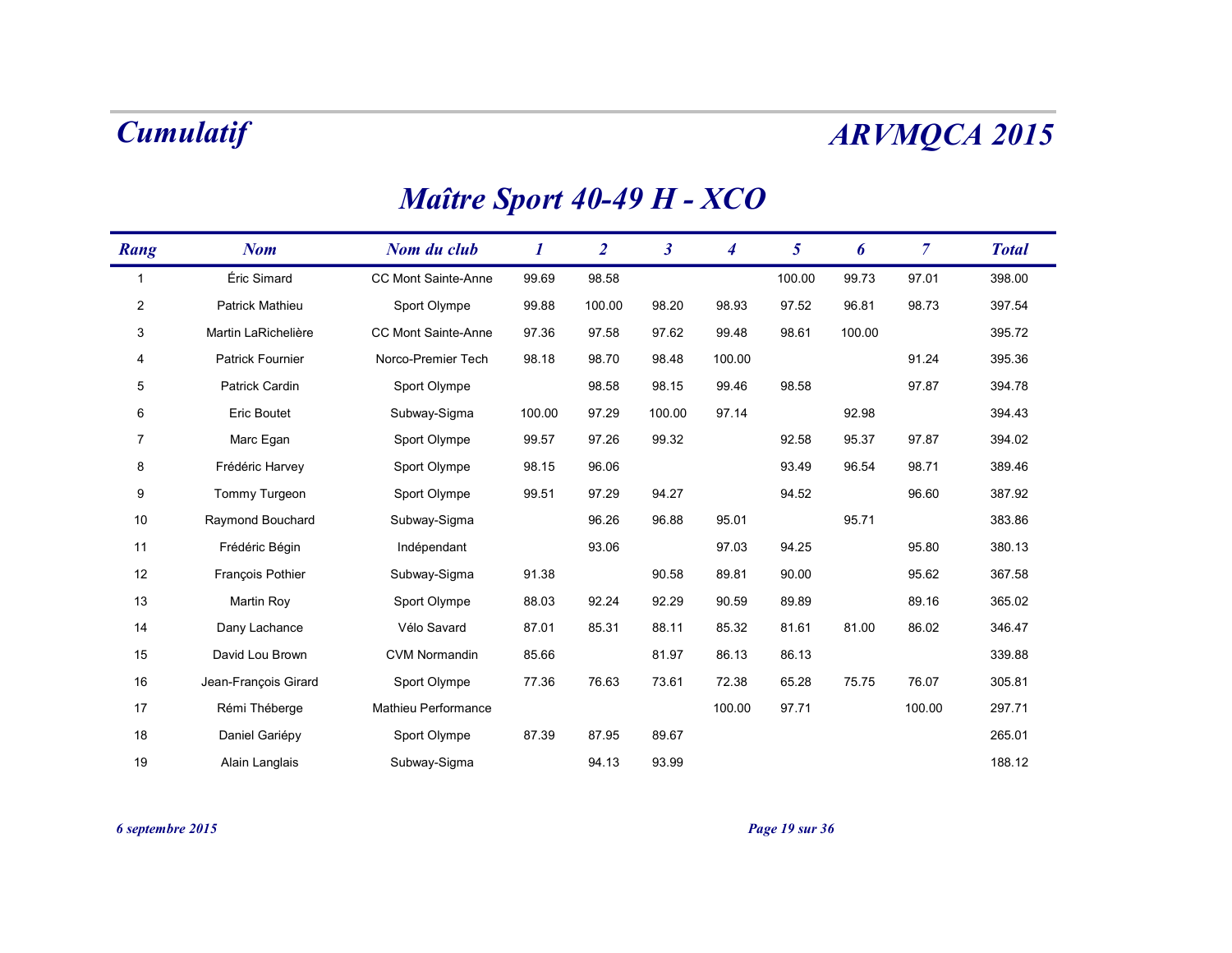| Rang | <b>Nom</b>                | Nom du club                | 1     | $\overline{2}$ | $\boldsymbol{\beta}$ | 4     | $\mathfrak{s}$ | 6     | $\overline{7}$ | <b>Total</b> |
|------|---------------------------|----------------------------|-------|----------------|----------------------|-------|----------------|-------|----------------|--------------|
| 20   | Daniel Trudeau            | Indépendant                | 93.76 |                |                      | 91.29 |                |       |                | 185.05       |
| 21   | Frédéric Grandmont        | <b>CC Mont Sainte-Anne</b> |       |                |                      |       | 77.27          |       | 88.53          | 165.80       |
| 22   | Éric Leclerc              | <b>Mathieu Performance</b> |       |                | 86.81                |       |                | 78.41 |                | 165.22       |
| 23   | Jean-François Roy         | <b>CC Mont Sainte-Anne</b> |       | 76.49          | 80.67                |       |                |       |                | 157.16       |
| 24   | Éric Gagné                | <b>CC Mont Sainte-Anne</b> |       |                | 98.12                |       |                |       |                | 98.12        |
| 25   | Eric Gingras              | Subway-Sigma               |       |                |                      |       |                |       | 96.07          | 96.07        |
| 26   | <b>Patrick Coutu</b>      | <b>CVM Normandin</b>       |       |                |                      | 94.23 |                |       |                | 94.23        |
| 27   | Nicolas Derome            | Indépendant                |       |                |                      |       | 93.11          |       |                | 93.11        |
| 28   | <b>Christian Fournier</b> | Subway-Sigma               |       |                |                      |       |                |       | 88.45          | 88.45        |
| 29   | Hugo Roy                  | Indépendant                |       |                |                      |       | 86.40          |       |                | 86.40        |
| 30   | François Sylvain          |                            |       |                | 86.34                |       |                |       |                | 86.34        |
| 31   | Steven Bélanger           | <b>Mathieu Performance</b> |       |                | 84.69                |       |                |       |                | 84.69        |
| 32   | Pascal Tremblay           | <b>CC Charlevoix</b>       |       |                |                      |       |                | 80.05 |                | 80.05        |
| 33   | Stéphane Jacques          | Indépendant                | 74.74 |                |                      |       |                |       |                | 74.74        |
| 34   | Marc Lessard              |                            |       |                |                      | 72.67 |                |       |                | 72.67        |
| 35   | Frédéric Villeneuve       | <b>Mathieu Performance</b> |       |                |                      |       |                |       | 65.39          | 65.39        |

## *Maître Sport 40-49 H - XCO*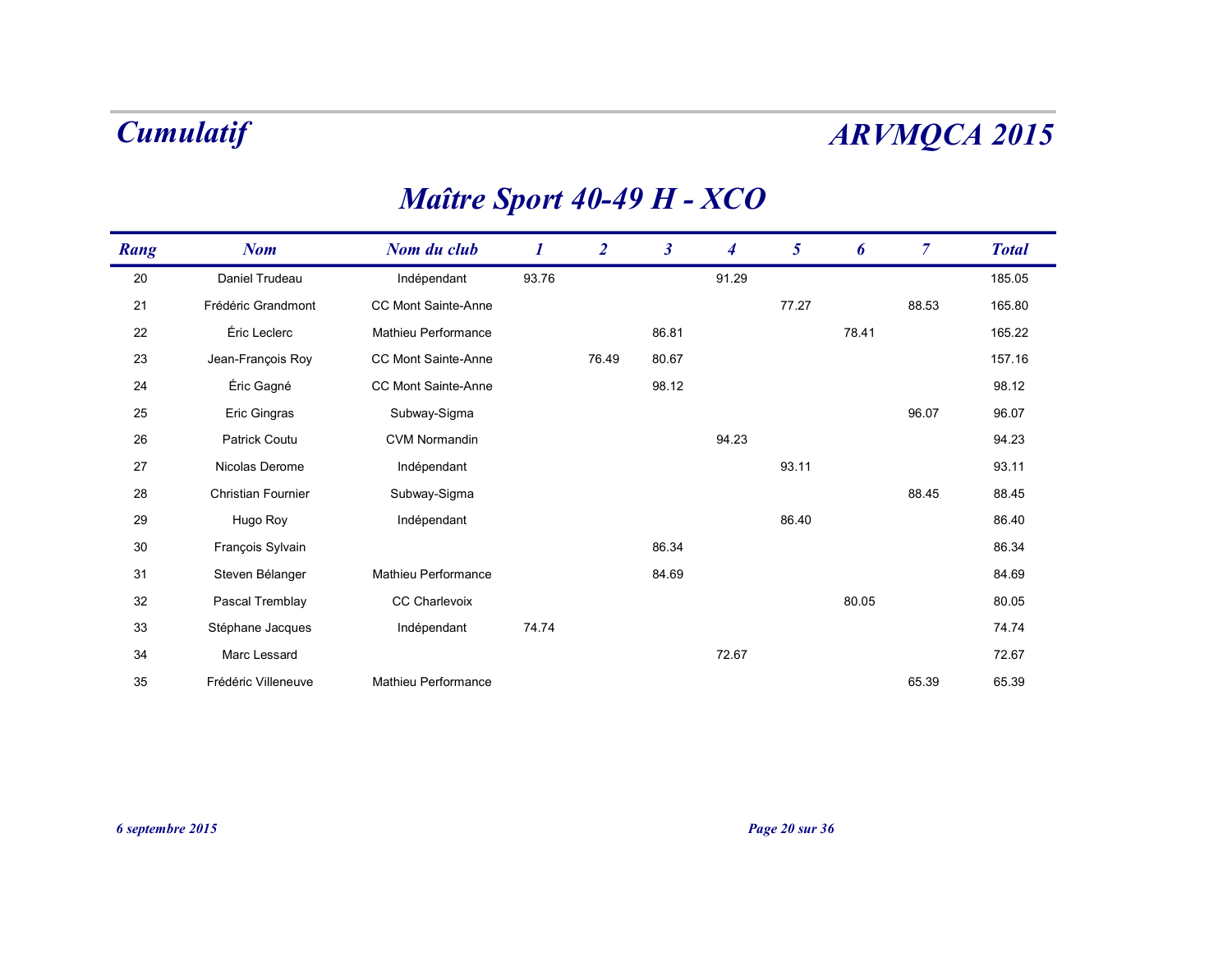## *Maître Sport 50+ - XCO*

| Rang           | <b>Nom</b>             | Nom du club          | 1      | $\overline{2}$ | $\boldsymbol{\beta}$ | $\boldsymbol{4}$ | 5      | 6      | $\overline{7}$ | <b>Total</b> |
|----------------|------------------------|----------------------|--------|----------------|----------------------|------------------|--------|--------|----------------|--------------|
| 1              | Pierre Côté            | Sport Olympe         | 100.00 | 96.43          | 100.00               | 100.00           | 100.00 |        | 100.00         | 400.00       |
| $\overline{2}$ | Martin Morin           | Sport Olympe         | 99.36  | 96.78          | 99.00                | 98.49            |        | 100.00 | 99.68          | 398.04       |
| 3              | Alain Jacques          | Vélo Savard          | 92.63  | 90.78          | 93.73                | 95.77            | 97.74  | 98.40  | 93.05          | 385.65       |
| 4              | Claude Belzile         | <b>CVM Normandin</b> | 88.89  | 88.38          | 92.36                | 94.68            |        | 93.47  | 92.34          | 372.85       |
| $\overline{5}$ | Yvan Boilard           | Mathieu Performance  | 92.39  | 90.42          | 91.92                | 91.38            | 92.86  | 91.93  | 90.48          | 369.09       |
| 6              | Raynald Bouchard       | <b>CVM Normandin</b> | 87.62  | 83.58          | 88.86                | 83.80            | 88.19  | 90.55  |                | 355.21       |
| $\overline{7}$ | Daniel Lebrun          | Sport Olympe         | 86.32  | 81.59          | 85.88                |                  | 85.86  |        | 84.77          | 342.82       |
| 8              | Denis Caron            | <b>CVM Normandin</b> |        | 79.07          | 85.19                | 80.45            | 83.20  | 86.38  | 82.61          | 337.39       |
| 9              | Clément Vallée         | Sport Olympe         | 85.75  | 83.17          | 84.33                | 78.80            | 80.78  | 79.79  | 80.30          | 334.03       |
| 10             | Raynald Deschênes      |                      |        |                | 84.31                |                  | 84.85  |        | 86.43          | 255.59       |
| 11             | Jean Prévost           | Felt MTB             |        | 94.73          |                      |                  |        |        | 94.26          | 188.99       |
| 12             | Jean Guérin            | Felt MTB             |        | 100.00         |                      |                  |        |        |                | 100.00       |
| 13             | <b>Charles Boilard</b> | Sport Olympe         |        |                |                      |                  | 74.31  |        |                | 74.32        |
| 14             | Denis Blanchet         | Vélo Savard          |        |                |                      |                  |        | 73.53  |                | 73.53        |
| 15             | Gilles Tardif          |                      |        | 72.09          |                      |                  |        |        |                | 72.09        |
| 16             | Pierre Lehoux          | Subway-Sigma         |        |                |                      |                  |        |        | 71.26          | 71.26        |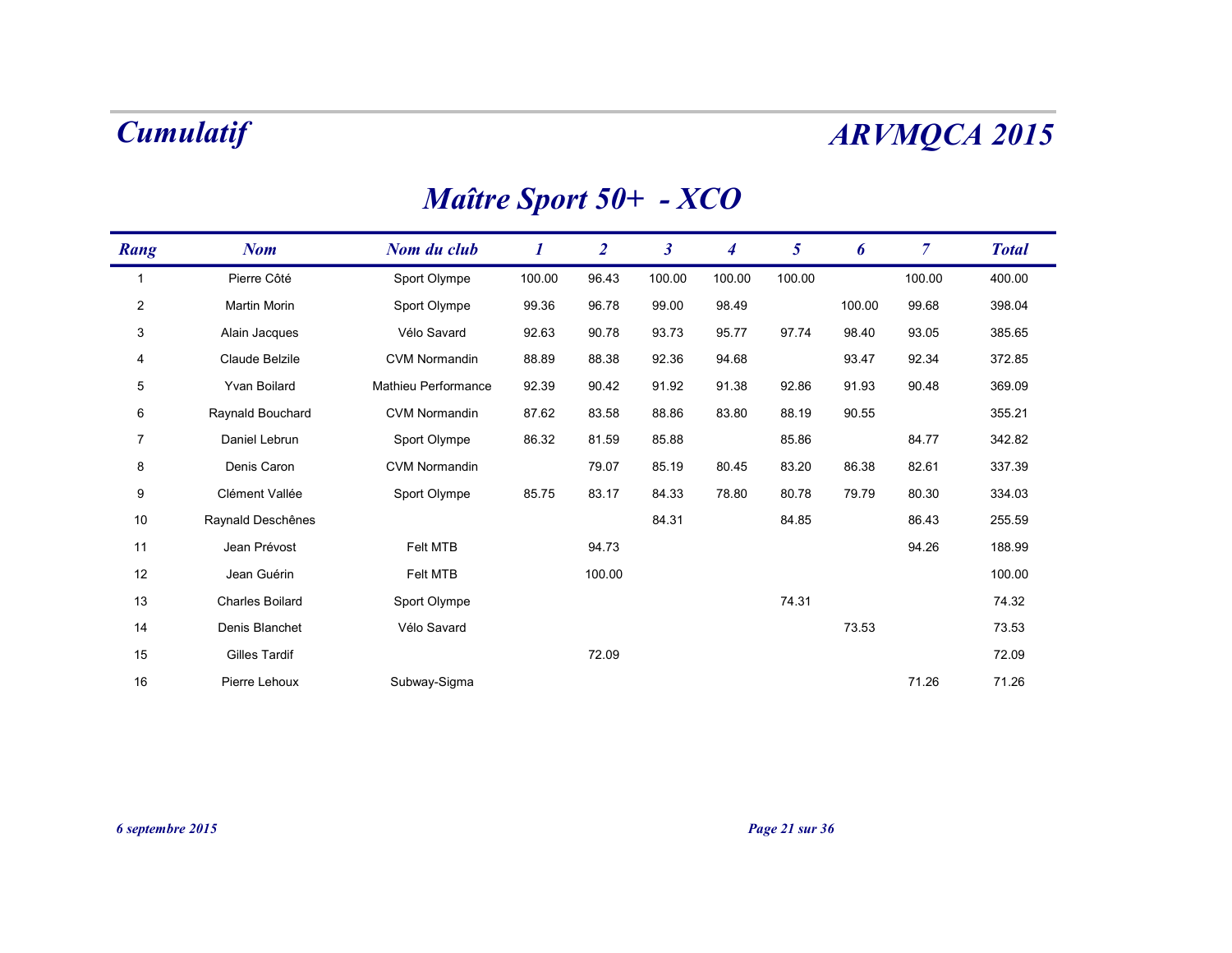### *Minime F - XCO*

| Rang           | <b>Nom</b>               | Nom du club             | 1      | $\overline{2}$ | $\mathfrak{z}$ | 4      | 5      | 6      | $\overline{7}$ | <b>Total</b> |
|----------------|--------------------------|-------------------------|--------|----------------|----------------|--------|--------|--------|----------------|--------------|
| $\mathbf 1$    | Juliette Larose-Gingras  | Subway-Sigma            | 96.40  | 100.00         | 100.00         |        | 100.00 |        | 100.00         | 400.00       |
| $\overline{2}$ | Samuelle Baillargeon     | Subway-Sigma            | 100.00 | 96.03          | 98.71          |        | 98.46  | 100.00 | 99.48          | 398.19       |
| 3              | Marianne Auclair         | Subway-Sigma            | 91.74  | 96.93          | 92.28          |        | 93.46  | 93.94  | 92.76          | 377.09       |
| 4              | Justine Lamontagne       | CC Mont Sainte-Anne     | 84.16  |                | 88.59          | 100.00 |        | 87.84  | 91.51          | 367.94       |
| 5              | Jeanne Desmeules         | CC Charlevoix           |        | 92.63          | 90.34          |        |        | 89.08  | 89.54          | 361.58       |
| 6              | Marianne Pothier         | Subway-Sigma            | 81.36  | 85.74          | 85.24          | 96.97  | 88.94  | 86.11  | 80.38          | 357.76       |
| 7              | Laura Tremblay           | Vélo Savard             | 79.97  | 85.52          | 86.74          | 92.78  | 82.48  | 85.21  | 82.62          | 350.24       |
| 8              | Abigaëlle Boulet         | Sport Olympe            | 80.28  | 85.78          | 83.48          | 92.88  |        |        | 87.88          | 350.01       |
| 9              | Alice Langlais           | Subway-Sigma            | 80.16  | 85.47          | 78.47          |        | 88.90  | 80.01  | 77.24          | 334.55       |
| 10             | Corinne Bellavance       | Mathieu Performance     | 75.94  | 79.72          | 80.78          | 91.18  |        |        | 77.84          | 329.51       |
| 11             | <b>Cindy Goulet</b>      | Vélo Savard             | 72.61  | 77.79          | 74.19          | 85.05  |        |        |                | 309.64       |
| 12             | Éliane Alain             | Vélo Extrême St-Raymond | 62.28  | 69.42          | 70.72          | 86.97  | 76.25  |        | 69.51          | 303.44       |
| 13             | Oceanne Moreau           | CC Mont Sainte-Anne     | 66.89  | 74.13          |                | 78.47  | 76.66  |        | 68.01          | 297.27       |
| 14             | Sophie Boucher           | Mathieu Performance     | 63.07  |                | 67.35          | 76.70  | 69.74  | 67.77  | 65.95          | 281.56       |
| 15             | Olivia Carrier           | Subway-Sigma            | 87.11  | 91.71          |                | 95.93  |        |        |                | 274.74       |
| 16             | Megane Labrie            | CC Mont Sainte-Anne     | 68.66  |                | 78.02          |        | 79.90  |        |                | 226.58       |
| 17             | Naomie Sauvé             | Subway-Sigma            | 88.29  |                |                |        |        |        |                | 88.29        |
| 18             | Frédérique Couture       | Sport Olympe            |        |                |                |        | 69.06  |        |                | 69.07        |
| 19             | Frédérique Karia Pérusse | Indépendant             |        |                |                |        |        |        | 62.91          | 62.91        |

### *6 septembre 2015 Page 22 sur 36*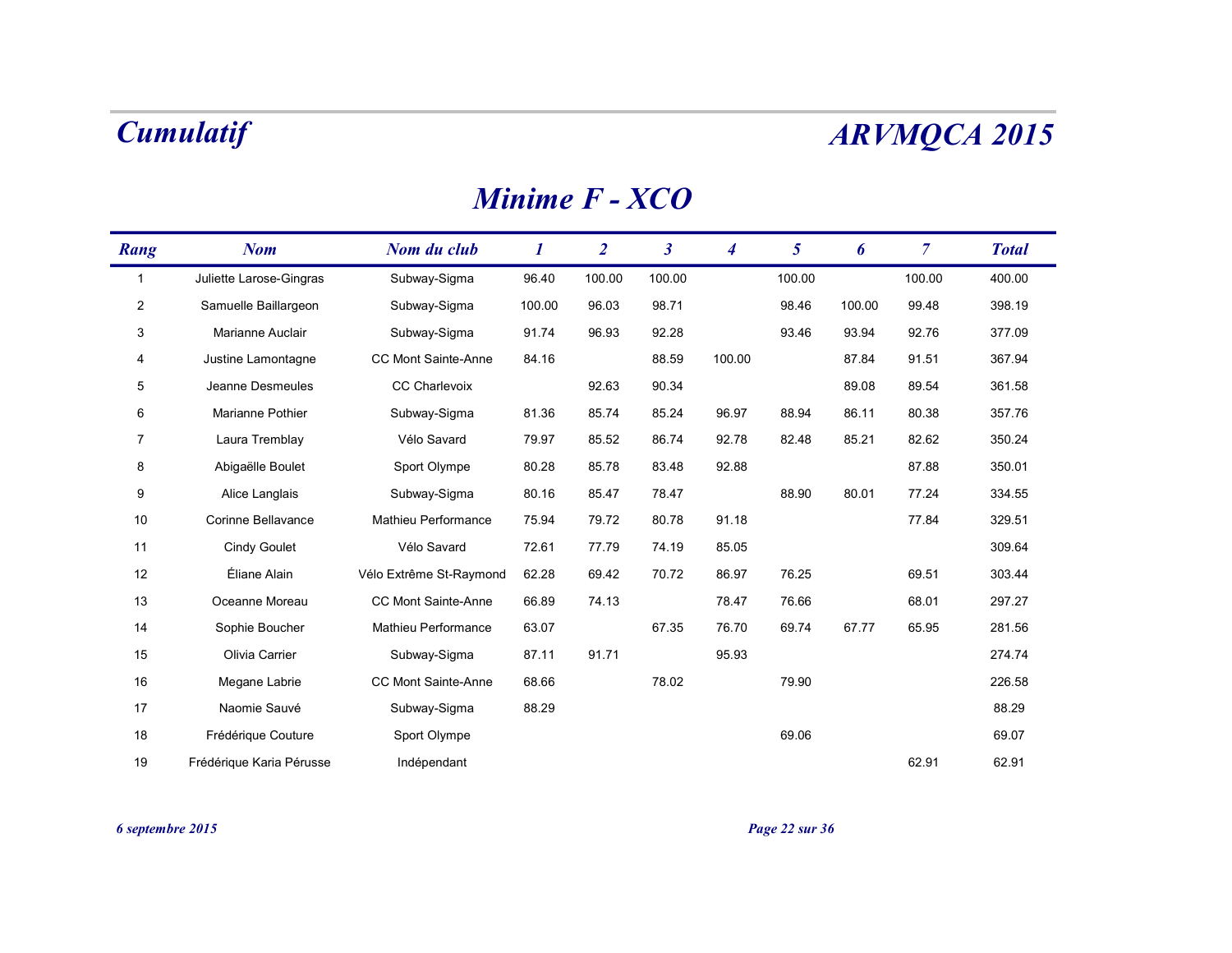### *Minime H - XCO*

| Rang           | <b>Nom</b>                    | Nom du club                | 1      | $\overline{2}$ | $\boldsymbol{\beta}$ | 4      | 5      | 6      | 7      | <b>Total</b> |
|----------------|-------------------------------|----------------------------|--------|----------------|----------------------|--------|--------|--------|--------|--------------|
| -1             | Vincent Thiboutot             | Subway-Sigma               | 100.00 | 100.00         | 100.00               |        | 97.73  | 100.00 |        | 400.00       |
| $\overline{2}$ | David-Etienne Gallant-Morales | CC Mont Sainte-Anne        | 98.78  | 99.78          |                      | 100.00 | 100.00 | 98.43  |        | 398.57       |
| 3              | Éliot Grondin                 | Vélo Savard                | 95.87  | 94.52          | 99.51                | 99.63  | 98.74  | 98.43  |        | 396.31       |
| 4              | Jérémie Baron                 | <b>Mathieu Performance</b> | 88.24  | 87.79          | 90.57                | 91.51  | 85.32  | 91.38  | 100.00 | 373.46       |
| $\overline{5}$ | Nicolas St-Laurent            | Subway-Sigma               | 86.63  | 87.51          | 87.19                | 91.44  | 84.46  |        | 99.65  | 365.79       |
| 6              | <b>Thomas Girard</b>          | Sport Olympe               | 87.37  | 87.40          |                      |        | 83.40  |        | 99.11  | 357.28       |
| 7              | <b>Charles Beaulieu</b>       | CC Mont Sainte-Anne        | 82.39  | 82.83          | 86.27                | 88.24  |        | 84.16  | 97.34  | 356.01       |
| 8              | <b>Thomas Goulet</b>          | Subway-Sigma               | 79.83  | 83.28          | 86.31                | 89.07  | 82.49  |        | 96.79  | 355.45       |
| 9              | <b>Thomas Nadeau</b>          | Subway-Sigma               | 85.76  | 89.03          | 90.47                |        |        | 84.95  |        | 350.21       |
| 10             | Vincent Gagnon                | CC Mont Sainte-Anne        | 81.29  | 80.65          | 85.95                |        |        |        | 96.79  | 344.68       |
| 11             | Théo Leclerc                  | Mathieu Performance        |        |                | 85.72                |        | 80.85  | 82.06  | 93.81  | 342.44       |
| 12             | Alexandre Mathieu             | Sport Olympe               | 78.70  | 77.01          | 82.10                | 83.71  | 79.85  | 82.03  | 93.33  | 341.17       |
| 13             | Samuel Deblois                | <b>CC Mont Sainte-Anne</b> |        | 79.22          | 83.44                | 84.08  | 79.50  |        | 91.07  | 338.10       |
| 14             | Félix Harvey                  | Sport Olympe               | 72.15  | 76.58          |                      | 84.66  | 71.39  | 78.93  | 94.19  | 334.36       |
| 15             | Lucas Degrasse                | Subway-Sigma               | 78.73  | 79.58          |                      | 83.03  |        | 75.59  | 89.92  | 331.27       |
| 16             | Julien Gravel                 | Subway-Sigma               | 79.67  | 77.44          | 82.35                |        | 80.64  |        | 87.35  | 330.00       |
| 17             | Justin Larichelière           | CC Mont Sainte-Anne        | 76.90  | 73.21          |                      | 71.44  |        | 80.34  | 94.82  | 325.27       |
| 18             | Thomas Vachon                 | VS Team                    |        | 74.96          | 78.97                | 81.36  | 74.15  | 77.26  | 85.80  | 323.39       |
| 19             | Maxime Dorval                 | CC Mont Sainte-Anne        | 71.15  | 63.16          | 74.84                |        | 75.24  | 75.74  | 90.75  | 316.57       |

*6 septembre 2015 Page 23 sur 36*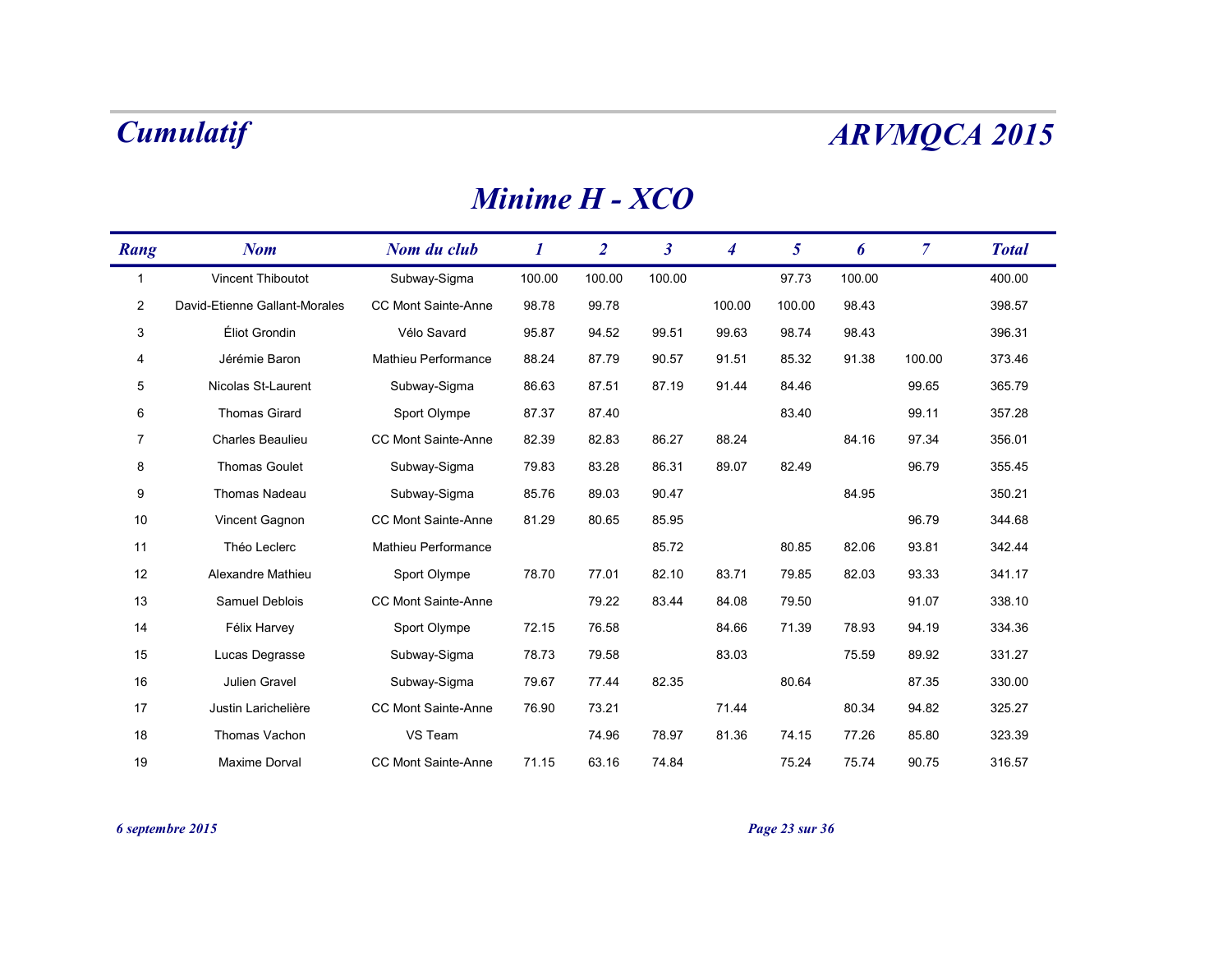### *Minime H - XCO*

| Rang | <b>Nom</b>             | Nom du club             | 1     | $\overline{2}$ | $\mathfrak{z}$ | 4     | 5     | 6     | $\overline{7}$ | <b>Total</b> |
|------|------------------------|-------------------------|-------|----------------|----------------|-------|-------|-------|----------------|--------------|
| 20   | Philippe Egan          | Sport Olympe            | 69.95 | 69.03          | 77.61          | 79.15 | 72.33 | 73.73 | 85.97          | 316.46       |
| 21   | Xavier Bélanger        | Mathieu Performance     | 77.45 | 75.74          | 81.32          |       |       | 78.99 |                | 313.50       |
| 22   | <b>Francis Guimont</b> | VS Team                 | 70.89 | 73.09          | 78.59          |       | 73.92 |       | 84.86          | 310.46       |
| 23   | Victor Trudeau         | Mathieu Performance     | 75.56 |                | 80.56          | 79.48 |       | 74.41 |                | 310.01       |
| 24   | Thomas Turmel          | Vélo Savard             | 71.47 | 73.21          | 76.34          | 73.89 | 66.96 | 73.71 | 82.08          | 306.03       |
| 25   | Simon Cournoyer        | CC Mont Sainte-Anne     | 71.52 | 71.28          | 74.57          | 76.21 |       | 68.92 | 83.61          | 305.91       |
| 26   | <b>Anthony Clavet</b>  | Subway-Sigma            | 69.58 | 75.04          | 79.50          | 76.96 |       |       |                | 301.08       |
| 27   | Philippe Robitaille    | Vélo Extrême St-Raymond | 60.31 | 66.57          | 67.01          | 70.28 |       |       |                | 264.17       |
| 28   | Hugo Vermette          | CC Mont Sainte-Anne     | 74.21 |                | 77.65          | 83.03 |       |       |                | 234.89       |
| 29   | Zachary Turgeon        | Subway-Sigma            | 71.60 |                |                |       |       | 75.59 | 87.32          | 234.50       |
| 30   | Elliott Côté           | Vélo Savard             | 64.73 |                | 57.68          | 52.09 |       |       | 50.63          | 225.13       |
| 31   | Alec Charbonneau       | CC Mont Sainte-Anne     |       | 71.21          | 74.03          | 76.21 |       |       |                | 221.45       |
| 32   | William Cayer          | Vélo Extrême St-Raymond |       | 51.17          | 64.93          | 65.01 |       |       |                | 181.11       |
| 33   | Philippe Couture       | Vélo Extrême St-Raymond |       |                |                | 71.37 | 68.34 |       |                | 139.71       |
| 34   | Marc-Antoine Tremblay  | Sport Olympe            |       |                | 73.72          |       | 64.82 |       |                | 138.55       |
| 35   | Félix Bouchard         | Sport Olympe            |       |                |                |       |       |       | 99.69          | 99.69        |
| 36   | Jocelyn Tremblay       | VO2 / Café Summum       |       |                |                |       |       |       | 98.92          | 98.92        |
| 37   | Benjamin Théberge      | Mathieu Performance     |       |                |                |       |       |       | 96.57          | 96.57        |
| 38   | David Stearns          | <b>CC Charlevoix</b>    |       | 95.97          |                |       |       |       |                | 95.97        |

*6 septembre 2015 Page 24 sur 36*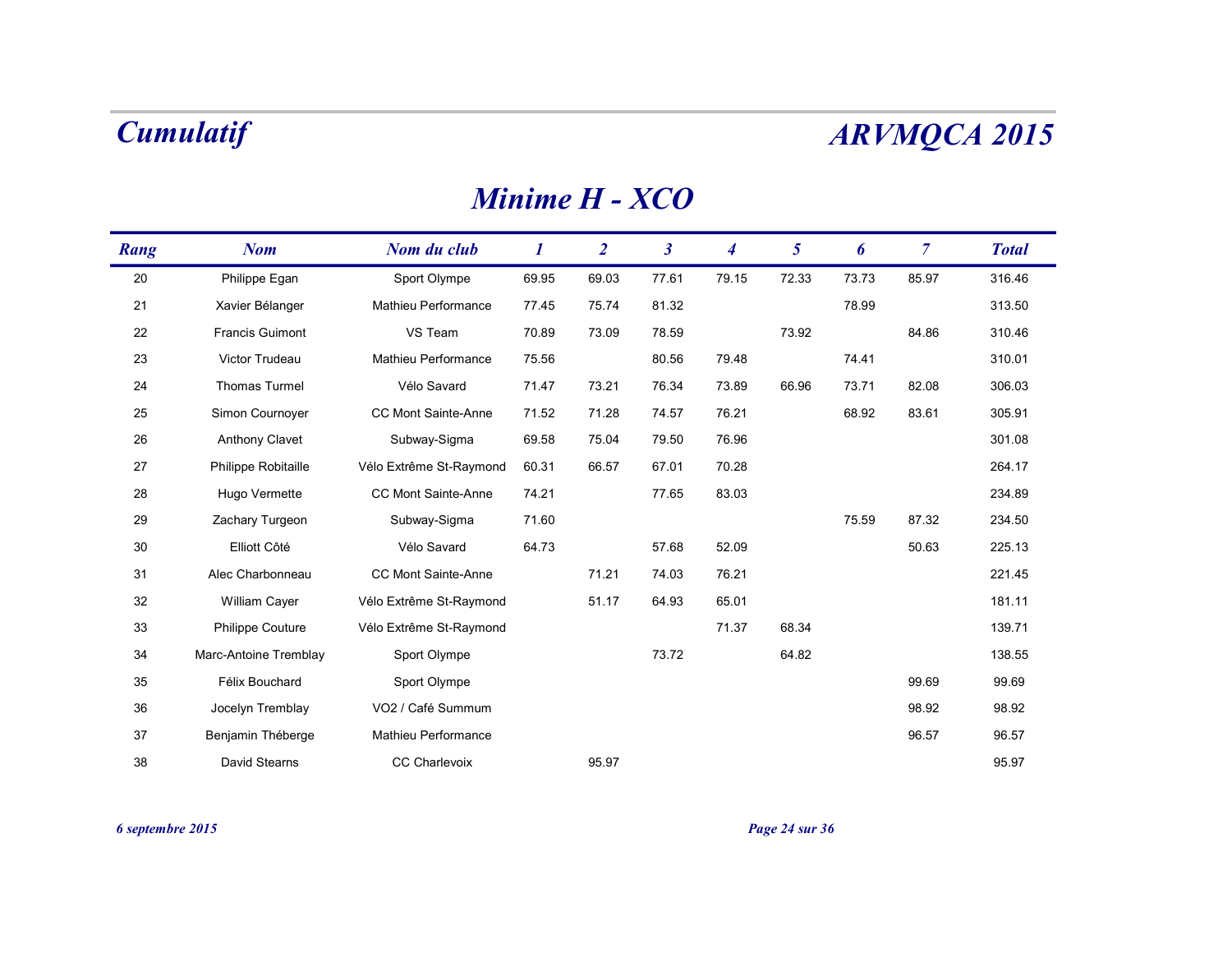### *Minime H - XCO*

| Rang | <b>Nom</b>                | Nom du club                |       | $\overline{2}$ | $\boldsymbol{\beta}$ | 4     | 5     | 6     | 7     | <b>Total</b> |
|------|---------------------------|----------------------------|-------|----------------|----------------------|-------|-------|-------|-------|--------------|
| 39   | Xavier Gagnon             | Dalbix                     |       |                |                      |       |       |       | 91.33 | 91.33        |
| 40   | Charles-Antoine Brousseau | Subway-Sigma               |       |                |                      |       |       |       | 85.51 | 85.51        |
| 41   | Ludovic Pouliot           | Sport Olympe               |       |                |                      |       | 79.96 |       |       | 79.96        |
| 42   | Philippe Alain            | Dalbix                     |       |                |                      | 79.19 |       |       |       | 79.19        |
| 43   | <b>Elliot Ferland</b>     | CVM de Beauce              |       |                | 79.08                |       |       |       |       | 79.08        |
| 44   | Jérome Asselin            | Mauricie                   |       |                |                      |       |       |       | 75.10 | 75.10        |
| 45   | Xavier Rochon             |                            |       | 71.24          |                      |       |       |       |       | 71.24        |
| 46   | Mikael Pelletier          | <b>CC Charlevoix</b>       |       |                |                      |       |       | 63.27 |       | 63.27        |
| 47   | <b>Elliot Fiset</b>       | <b>CC Mont Sainte-Anne</b> | 62.71 |                |                      |       |       |       |       | 62.71        |
| 48   | Mathieu Cyr               | Vélo Savard                | 61.10 |                |                      |       |       |       |       | 61.10        |
| 49   | Benjamin Girard           | <b>CC Charlevoix</b>       |       |                |                      |       |       | 59.21 |       | 59.21        |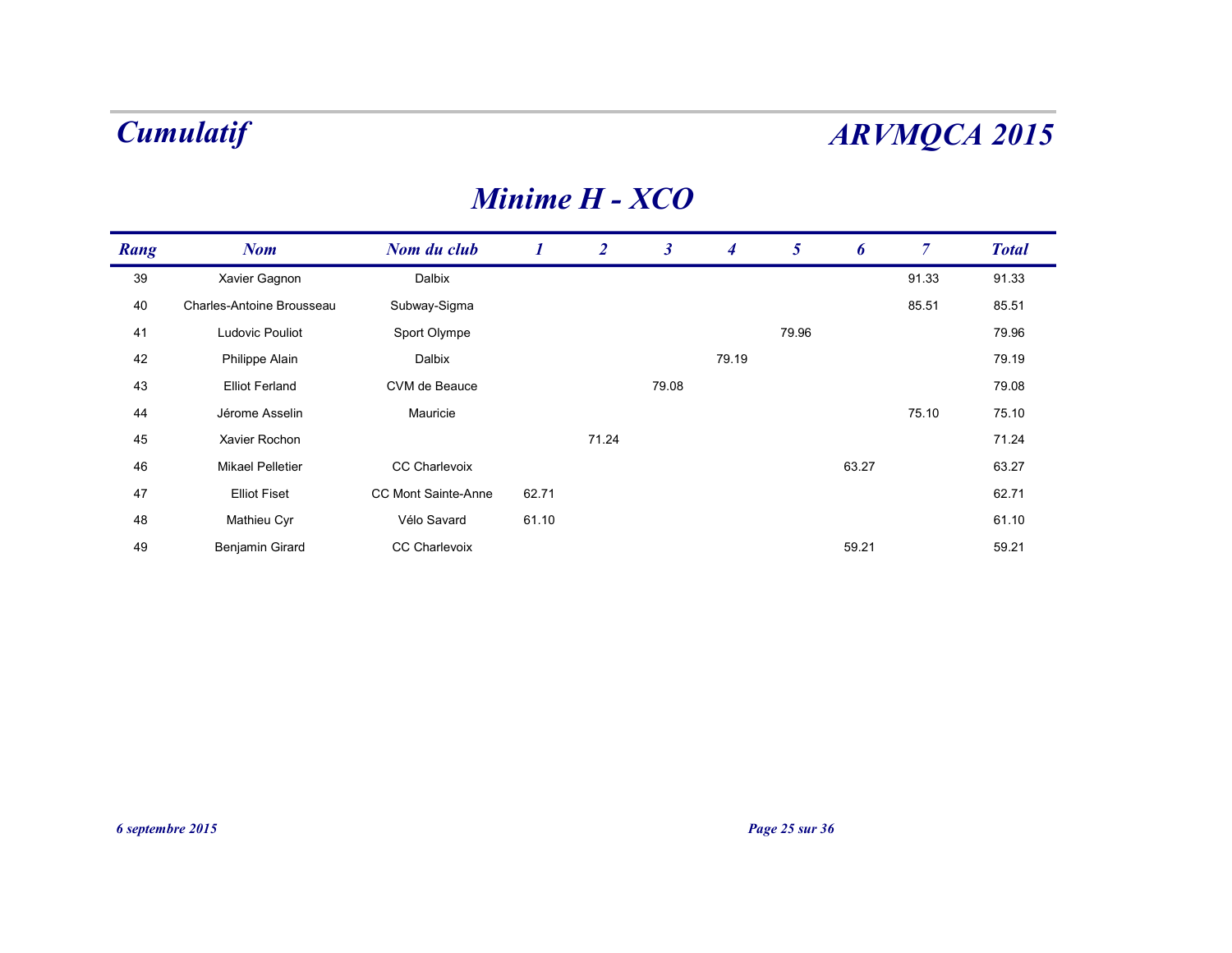### *Novice F 18+*

| Rang | Nom           | Nom du club  |  |  |        | <b>Total</b> |
|------|---------------|--------------|--|--|--------|--------------|
|      | Julie Giroux  | Sport Olympe |  |  | 100.00 | 100.00       |
|      | Émilie Brault | Indépendant  |  |  | 98.66  | 98.66        |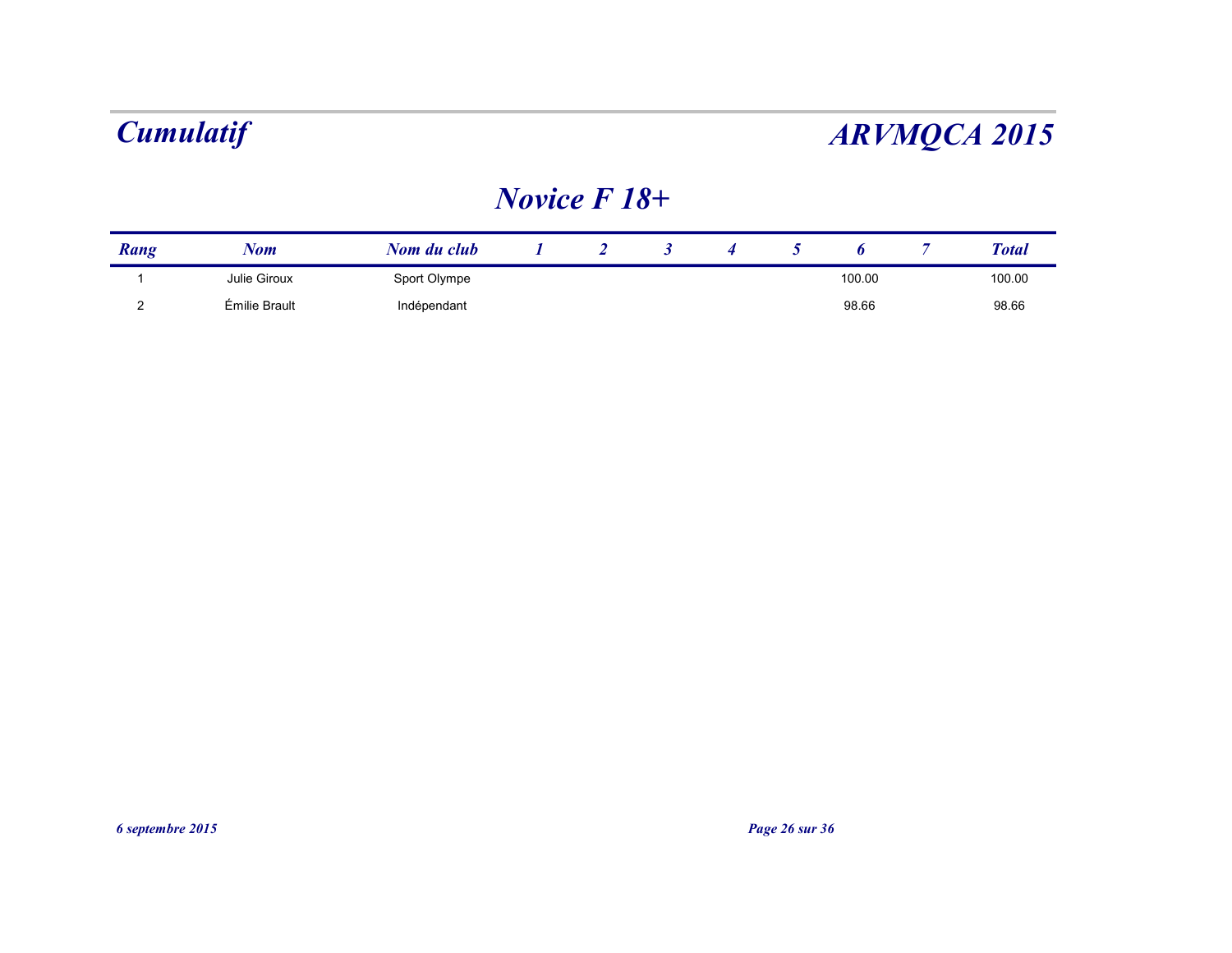### *Novice H 18+*

| Rang | Nom                    | Nom du club  |        |        |        |        |        |  | <b>Total</b> |
|------|------------------------|--------------|--------|--------|--------|--------|--------|--|--------------|
|      | Frédérick Côté         | Vélo Savard  | 100.00 | 78.25  | 68.81  | 78.24  | 100.00 |  | 356.48       |
| າ    | Sébastien Audet        |              |        | 100.00 | 95.28  |        |        |  | 195.28       |
| 3    | <b>Richard Paradis</b> | Sport Olympe |        |        | 100.00 |        |        |  | 100.00       |
| 4    | Jean-François Grondin  | Vélo Savard  |        |        |        | 100.00 |        |  | 100.00       |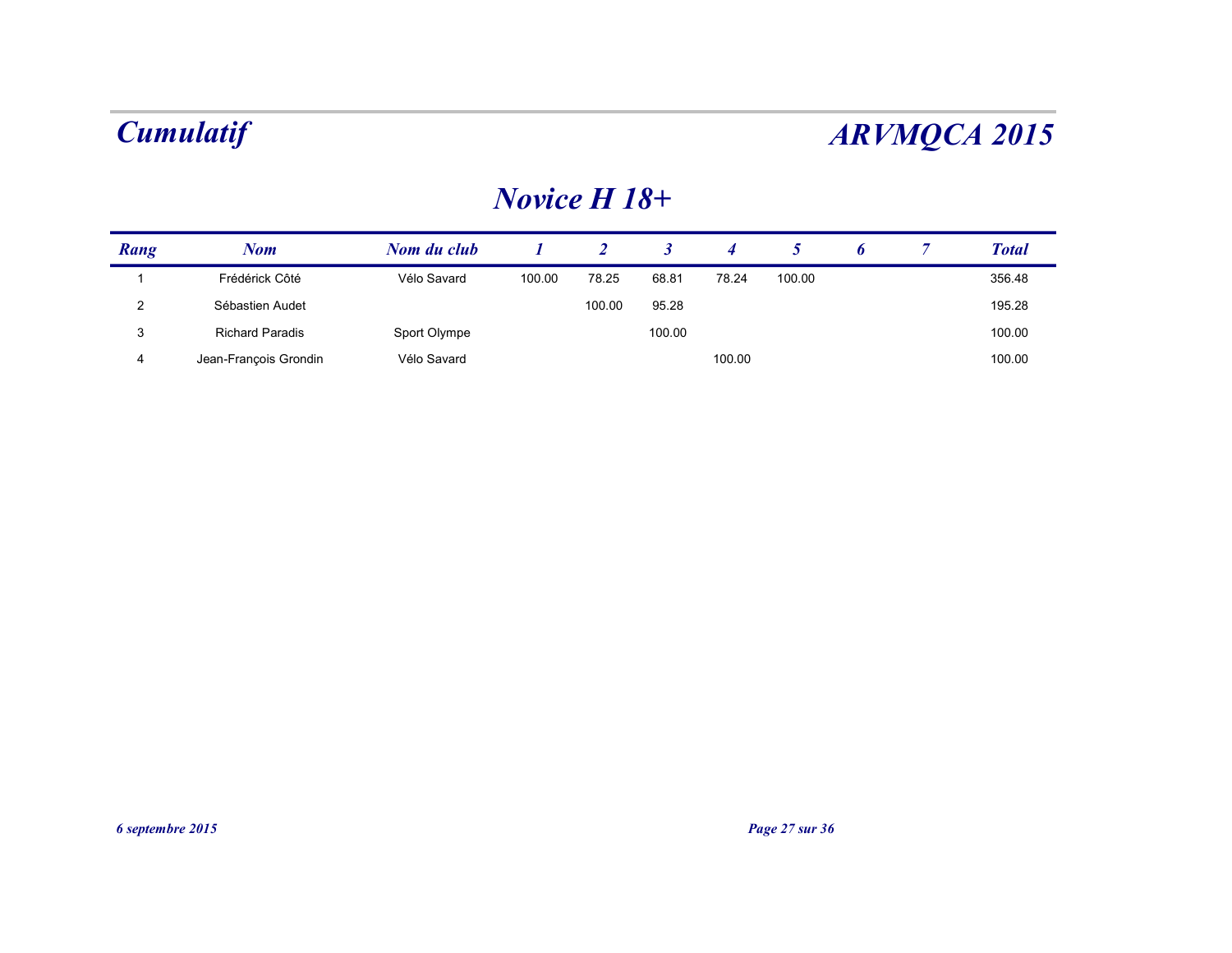### *Pee Wee F - XCO*

| Rang           | <b>Nom</b>              | Nom du club                | 1      | $\overline{2}$ | $\boldsymbol{\beta}$ | $\overline{\mathbf{4}}$ | 5      | 6      | $\overline{7}$ | <b>Total</b> |
|----------------|-------------------------|----------------------------|--------|----------------|----------------------|-------------------------|--------|--------|----------------|--------------|
| $\mathbf 1$    | Erika Baillargeon       | Subway-Sigma               | 100.00 | 100.00         | 100.00               |                         | 100.00 | 100.00 | 100.00         | 400.00       |
| $\overline{c}$ | Léa Drouin              | CC Mont Sainte-Anne        | 92.22  | 90.77          | 85.44                | 100.00                  | 96.82  | 96.30  | 92.48          | 385.60       |
| 3              | Ophélie Grandmont       | <b>CC Mont Sainte-Anne</b> | 91.57  | 88.00          |                      | 94.88                   | 92.81  | 93.68  | 99.65          | 381.02       |
| 4              | Sophie Audet            | Subway-Sigma               | 90.06  | 93.52          | 88.00                | 97.81                   | 60.24  | 86.49  |                | 369.38       |
| $\overline{5}$ | Anne Cayouette          | <b>CC Charlevoix</b>       | 86.14  | 82.83          | 76.20                | 94.45                   | 76.38  | 91.81  | 79.58          | 355.23       |
| 6              | Marie-Louise Gravel     | Subway-Sigma               | 83.41  | 72.24          |                      |                         | 78.44  |        | 73.54          | 307.63       |
| 7              | Marie-Jeanne Roy        | Sport Olympe               | 71.87  |                | 69.92                | 73.11                   | 72.19  |        | 66.87          | 287.08       |
| 8              | Elizabeth Gravel        | Subway-Sigma               | 73.65  | 63.80          | 66.45                |                         | 75.00  |        | 69.43          | 284.53       |
| 9              | Sarah-Eve Girard        | Sport Olympe               | 75.25  | 67.43          | 64.80                | 67.72                   | 68.54  |        | 65.66          | 278.93       |
| 10             | Geneviève Bouchard      | Subway-Sigma               |        |                | 78.45                | 81.22                   |        | 78.65  |                | 238.33       |
| 11             | Charlotte Gaudreau      | <b>CVM Bromont</b>         |        |                |                      | 96.20                   |        |        | 86.18          | 182.37       |
| 12             | Charlotte Tremblay      | <b>CC Charlevoix</b>       |        |                |                      |                         |        | 87.04  | 84.33          | 171.36       |
| 13             | Léa Turgeon             | Sport Olympe               |        |                |                      |                         | 95.93  |        |                | 95.93        |
| 14             | <b>Mathilde Dubuc</b>   | <b>CC Charlevoix</b>       |        |                |                      |                         |        | 92.29  |                | 92.29        |
| 15             | Juliette Turenne        | Subway-Sigma               |        |                |                      |                         |        | 91.67  |                | 91.67        |
| 16             | Gaya Lavoie-Castaignède | <b>CC Charlevoix</b>       |        |                |                      |                         |        | 89.54  |                | 89.54        |
| 17             | Marika Couture          | Sport Olympe               |        |                |                      |                         | 85.29  |        |                | 85.29        |
| 18             | Juliette Fiset          | CC Mont Sainte-Anne        | 79.90  |                |                      |                         |        |        |                | 79.90        |
| 19             | Rosalie Villeneuve      | Mathieu Performance        |        |                |                      |                         |        |        | 59.16          | 59.16        |

### *6 septembre 2015 Page 28 sur 36*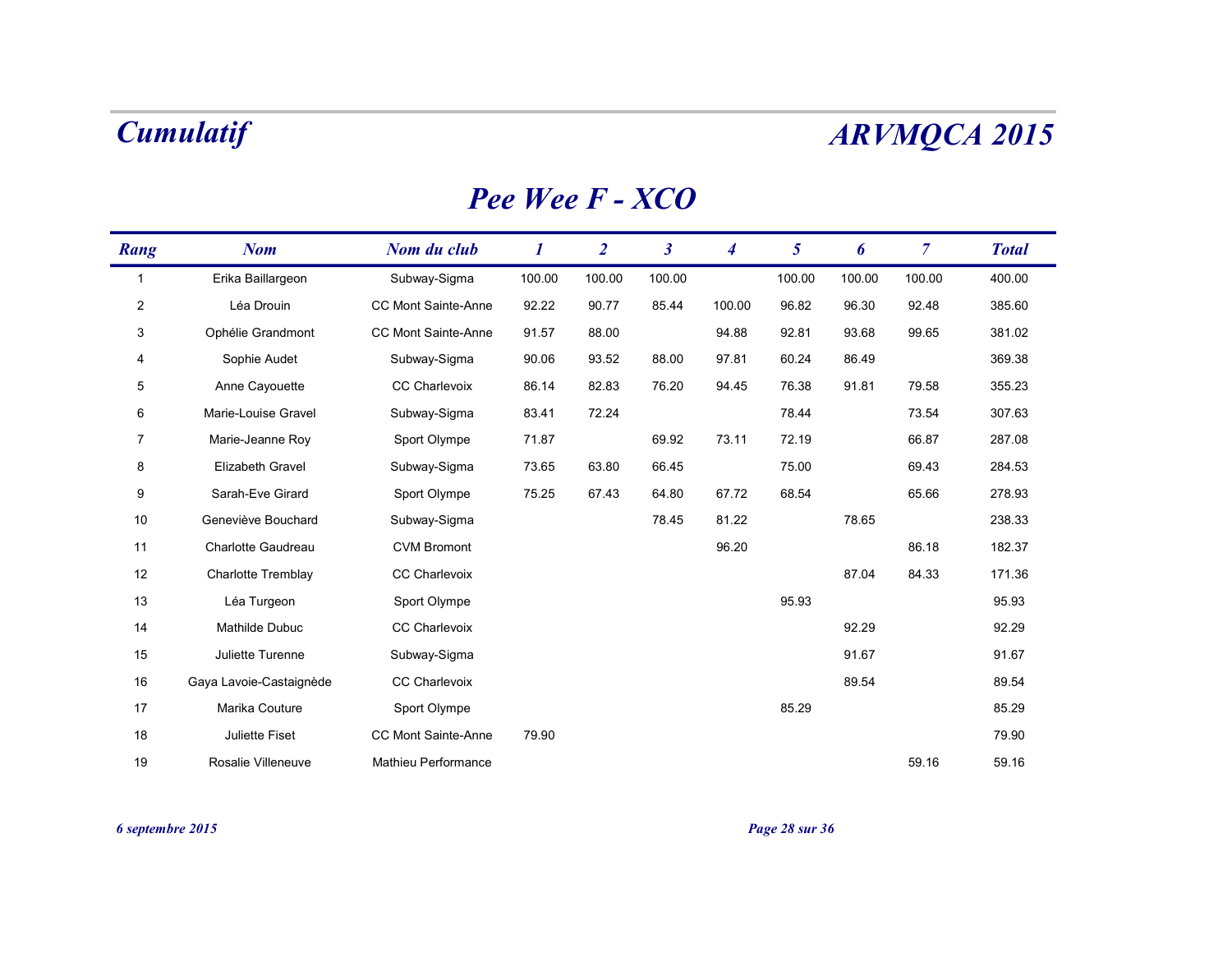### *Pee Wee H - XCO*

| Rang           | <b>Nom</b>              | Nom du club                | 1      | $\overline{2}$ | $\boldsymbol{\beta}$ | 4      | 5      | 6      | $\overline{7}$ | <b>Total</b> |
|----------------|-------------------------|----------------------------|--------|----------------|----------------------|--------|--------|--------|----------------|--------------|
| 1              | Félix Bouchard          | Sport Olympe               | 98.76  | 100.00         | 95.44                | 100.00 | 100.00 | 100.00 |                | 400.00       |
| $\overline{2}$ | Benjamin Théberge       | Mathieu Performance        | 100.00 | 93.56          | 100.00               | 96.66  | 98.86  | 97.82  |                | 396.68       |
| 3              | Philippe Thiboutot      | Subway-Sigma               | 99.69  | 90.61          | 96.33                |        | 92.70  | 94.97  | 98.81          | 389.79       |
| 4              | Dérénik Beauregard      | Mathieu Performance        | 98.09  | 93.78          | 90.96                | 94.18  | 94.25  | 96.46  | 100.00         | 388.80       |
| 5              | Natan Charron           | CC Mont Sainte-Anne        | 92.52  |                | 89.74                | 90.15  | 94.13  | 84.28  | 96.51          | 373.30       |
| 6              | <b>Thomas Paradis</b>   | <b>CC Mont Sainte-Anne</b> | 97.02  | 90.26          | 89.86                |        | 85.60  | 91.66  | 93.96          | 372.90       |
| 7              | Alexis Turcot           | Subway-Sigma               | 96.26  | 94.43          | 90.10                | 90.32  |        |        |                | 371.12       |
| 8              | Max Sylvain             | CC Mont Sainte-Anne        | 92.57  | 87.14          | 83.73                |        | 86.20  | 88.53  | 95.70          | 363.93       |
| 9              | Alexis Lamonde          | Subway-Sigma               | 91.35  |                | 82.29                | 86.77  | 81.84  | 88.89  | 94.46          | 361.48       |
| 10             | <b>Felix Pothier</b>    | Subway-Sigma               | 93.06  | 88.33          | 84.79                | 88.54  | 90.04  | 88.84  |                | 360.48       |
| 11             | <b>Olivier Savard</b>   | Sport Olympe               | 87.49  | 85.84          | 84.20                | 90.09  | 87.27  | 89.36  | 91.54          | 358.48       |
| 12             | <b>Isaak Gingras</b>    | CC Mont Sainte-Anne        | 92.46  | 89.81          | 86.83                | 86.61  |        | 86.23  |                | 355.71       |
| 13             | <b>Alexis Ermel</b>     | CC Mont Sainte-Anne        | 86.31  | 90.06          |                      |        | 85.80  |        | 89.25          | 351.41       |
| 14             | Rémi Boilard            | Mathieu Performance        |        |                |                      | 84.10  | 80.11  | 82.11  | 88.11          | 334.42       |
| 15             | Simon Ruelland          | Subway-Sigma               | 86.59  | 80.36          | 80.36                |        |        | 76.55  | 84.52          | 331.83       |
| 16             | <b>Maxime Deschenes</b> | Sport Olympe               | 78.38  | 75.57          |                      | 80.08  | 79.89  |        | 87.06          | 325.41       |
| 17             | Philippe Roberge        | Vélo Savard                | 80.23  |                | 77.48                | 80.03  | 75.98  |        | 87.61          | 325.36       |
| 18             | Rémi Belzile            | Sport Olympe               | 73.81  | 69.18          | 70.38                | 77.97  |        |        | 86.94          | 309.10       |
| 19             | Marc St-Pierre          | Vélo Extrême St-Raymond    | 76.21  | 77.43          | 74.42                | 77.84  |        |        |                | 305.89       |

*6 septembre 2015 Page 29 sur 36*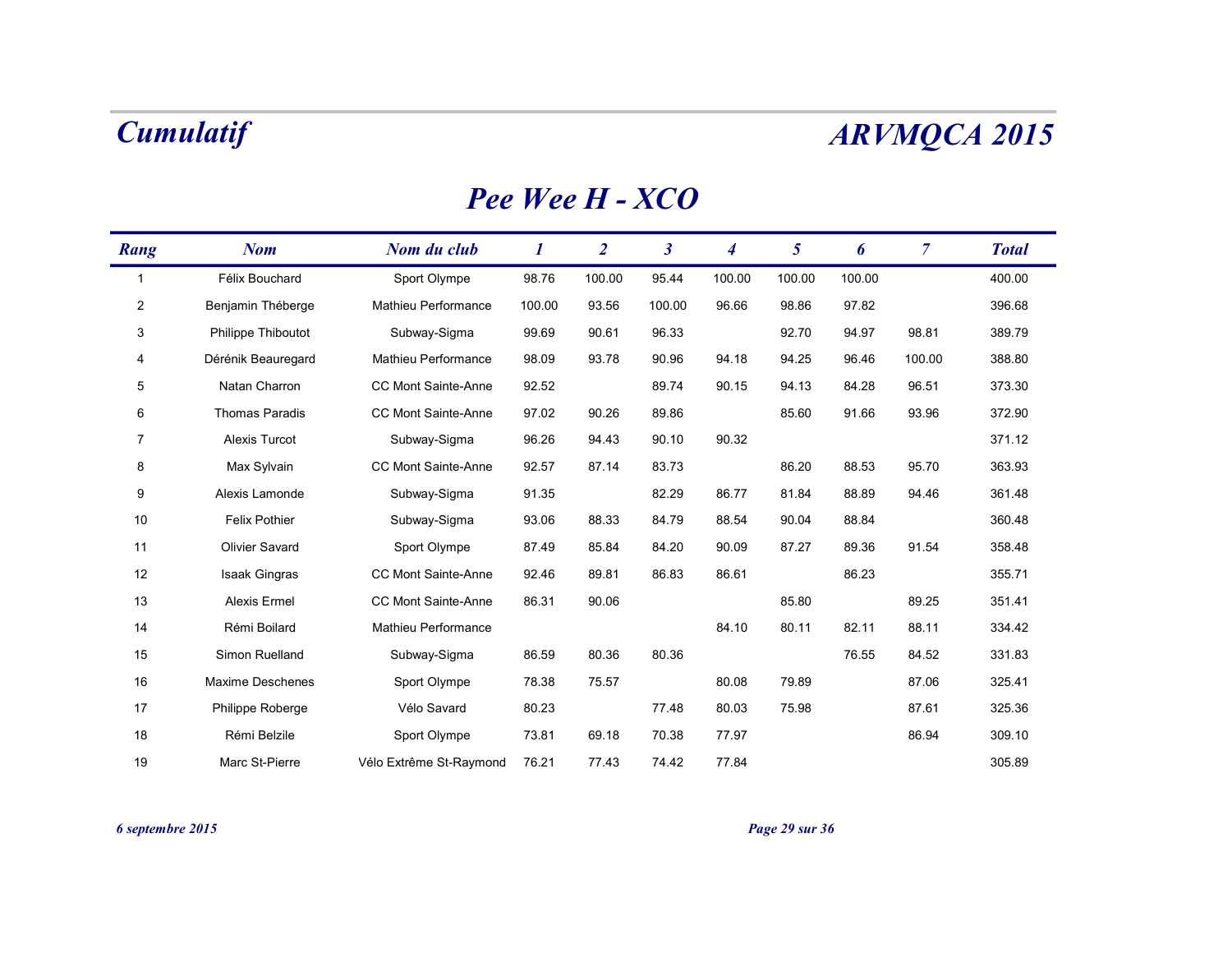### *Pee Wee H - XCO*

| Rang | <b>Nom</b>                       | Nom du club                | 1     | $\overline{2}$ | $\boldsymbol{\beta}$ | 4     | 5     | 6     | $\overline{7}$ | <b>Total</b> |
|------|----------------------------------|----------------------------|-------|----------------|----------------------|-------|-------|-------|----------------|--------------|
| 20   | Jérémy Drolet                    | Vélo Extrême St-Raymond    | 80.19 | 73.57          | 72.44                | 78.06 |       |       |                | 304.26       |
| 21   | <b>Hubert Valiquette</b>         | CC Charlevoix              | 70.14 | 73.41          | 70.09                | 72.04 | 72.68 | 75.09 |                | 293.21       |
| 22   | <b>Edouard Alain</b>             | Vélo Extrême St-Raymond    |       | 73.57          | 72.56                | 68.42 | 71.69 |       |                | 286.25       |
| 23   | <b>Bastien Lemire</b>            | Subway-Sigma               | 66.65 | 67.11          | 62.58                | 70.54 | 72.61 | 55.89 | 74.69          | 284.94       |
| 24   | Émile Dubois                     | <b>CC Mont Sainte-Anne</b> | 70.61 | 66.97          |                      | 70.15 |       | 61.66 | 73.58          | 281.31       |
| 25   | Nathan Paradis                   | Subway-Sigma               | 69.23 | 68.60          | 68.30                |       |       |       | 73.02          | 279.14       |
| 26   | <b>Gabriel Bizier</b>            | CC Mont Sainte-Anne        |       |                |                      |       | 79.81 | 77.76 | 87.80          | 245.37       |
| 27   | <b>Charles-Thomas Larochelle</b> | Sport Olympe               | 83.29 | 80.04          | 75.34                |       |       |       |                | 238.67       |
| 28   | Ugo Serli                        | <b>CC Mont Sainte-Anne</b> | 70.67 |                | 69.18                |       | 65.13 |       |                | 204.99       |
| 29   | James Savard-Ferguson            | <b>CC Charlevoix</b>       | 72.37 |                | 66.60                |       |       | 65.50 |                | 204.46       |
| 30   | Émile Laflamme                   | <b>CC Charlevoix</b>       | 82.86 |                |                      |       |       | 82.77 |                | 165.63       |
| 31   | Simon Thivierge                  | Sport Olympe               | 83.60 | 75.54          |                      |       |       |       |                | 159.13       |
| 32   | Nicolas Sanfacon                 | Subway-Sigma               | 77.92 | 80.16          |                      |       |       |       |                | 158.08       |
| 33   | Nicolas Auclair                  | Subway-Sigma               | 74.64 | 75.36          |                      |       |       |       |                | 150.00       |
| 34   | Émile Caron                      | Sport Olympe               |       |                |                      | 77.93 | 71.69 |       |                | 149.62       |
| 35   | Jeremy Smith                     | <b>CC Mont Sainte-Anne</b> | 61.30 | 87.09          |                      |       |       |       |                | 148.39       |
| 36   | Xavier Beaulieu                  | CC Mont Sainte-Anne        | 76.61 |                | 70.42                |       |       |       |                | 147.03       |
| 37   | Julien Cyr                       | Mathieu Performance        |       | 75.50          | 71.13                |       |       |       |                | 146.64       |
| 38   | Eloi Simard                      | <b>CC Charlevoix</b>       |       | 73.34          |                      |       |       | 71.30 |                | 144.64       |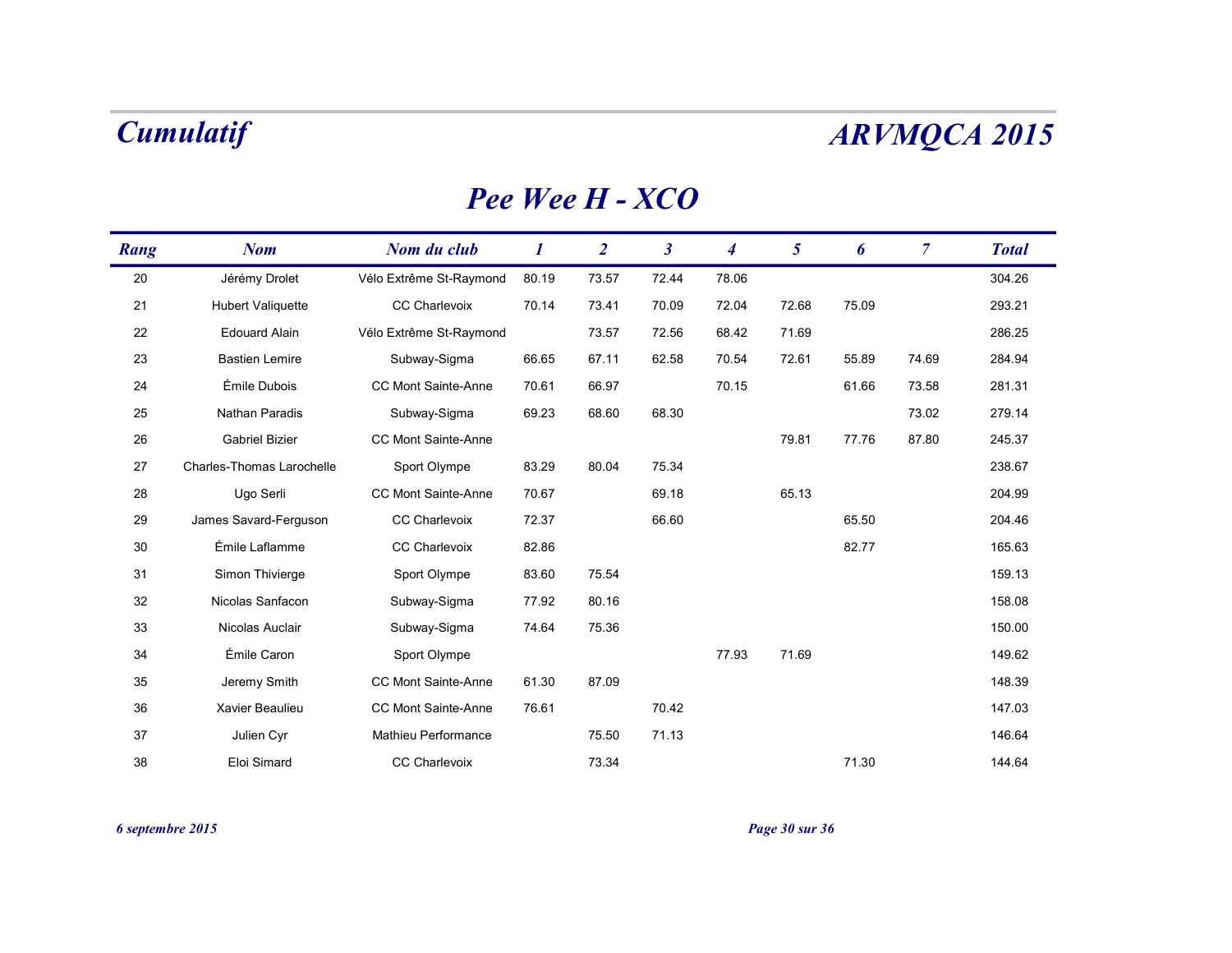### *Pee Wee H - XCO*

| Rang | <b>Nom</b>                      | Nom du club             | $\bm{l}$ | $\overline{2}$ | $\boldsymbol{\beta}$ | 4     | 5     | 6     | $\overline{7}$ | <b>Total</b> |
|------|---------------------------------|-------------------------|----------|----------------|----------------------|-------|-------|-------|----------------|--------------|
| 39   | Antoine Belley                  | CC Charlevoix           | 73.91    |                |                      |       |       | 69.58 |                | 143.49       |
| 40   | Enzo Raymond                    | CC Mont Sainte-Anne     | 63.37    |                | 69.15                |       |       |       |                | 132.52       |
| 41   | Jérome Laroche                  | CC Mont Sainte-Anne     | 67.84    | 63.67          |                      |       |       |       |                | 131.51       |
| 42   | Anthony Dubois                  | Vélo Savard             | 60.83    | 58.75          |                      |       |       |       |                | 119.58       |
| 43   | Maxime Théberge                 | Mathieu Performance     |          |                |                      |       |       |       | 99.92          | 99.92        |
| 44   | Alexis Bouchard                 | Sport Olympe            |          |                |                      |       |       |       | 99.84          | 99.84        |
| 45   | Aimé Perreault                  | Mathieu Performance     |          | 87.32          |                      |       |       |       |                | 87.32        |
| 46   | <b>Eliot Fallon</b>             | CC Mont Sainte-Anne     |          |                |                      |       |       |       | 80.53          | 80.53        |
| 47   | <b>David Desmeules</b>          | <b>CC Charlevoix</b>    | 77.62    |                |                      |       |       |       |                | 77.62        |
| 48   | Jérémy Morel                    | Specialized Québec      | 76.87    |                |                      |       |       |       |                | 76.87        |
| 49   | <b>Charles-William Fontaine</b> | Mathieu Performance     | 76.72    |                |                      |       |       |       |                | 76.72        |
| 50   | Dave Gagnon                     | CC Charlevoix           |          |                |                      |       |       | 75.72 |                | 75.72        |
| 51   | <b>Matthew Dumas</b>            | Sport Olympe            |          |                | 75.25                |       |       |       |                | 75.25        |
| 52   | Émilien Côté                    | Mathieu Performance     |          |                |                      | 74.58 |       |       |                | 74.58        |
| 53   | Pier-Olivier Beaulieu           | Sport Olympe            |          |                |                      |       | 72.47 |       |                | 72.47        |
| 54   | Eloic Lavoie                    | VM Ciment-Québec Frenet |          |                |                      | 71.33 |       |       |                | 71.33        |
| 55   | <b>Alexis Pelletier</b>         | Sport Olympe            | 70.95    |                |                      |       |       |       |                | 70.95        |
| 56   | William Tremblay                | Sport Olympe            |          |                | 70.57                |       |       |       |                | 70.57        |
| 57   | Mathieu Boivin                  | Mathieu Performance     | 70.20    |                |                      |       |       |       |                | 70.20        |

*6 septembre 2015 Page 31 sur 36*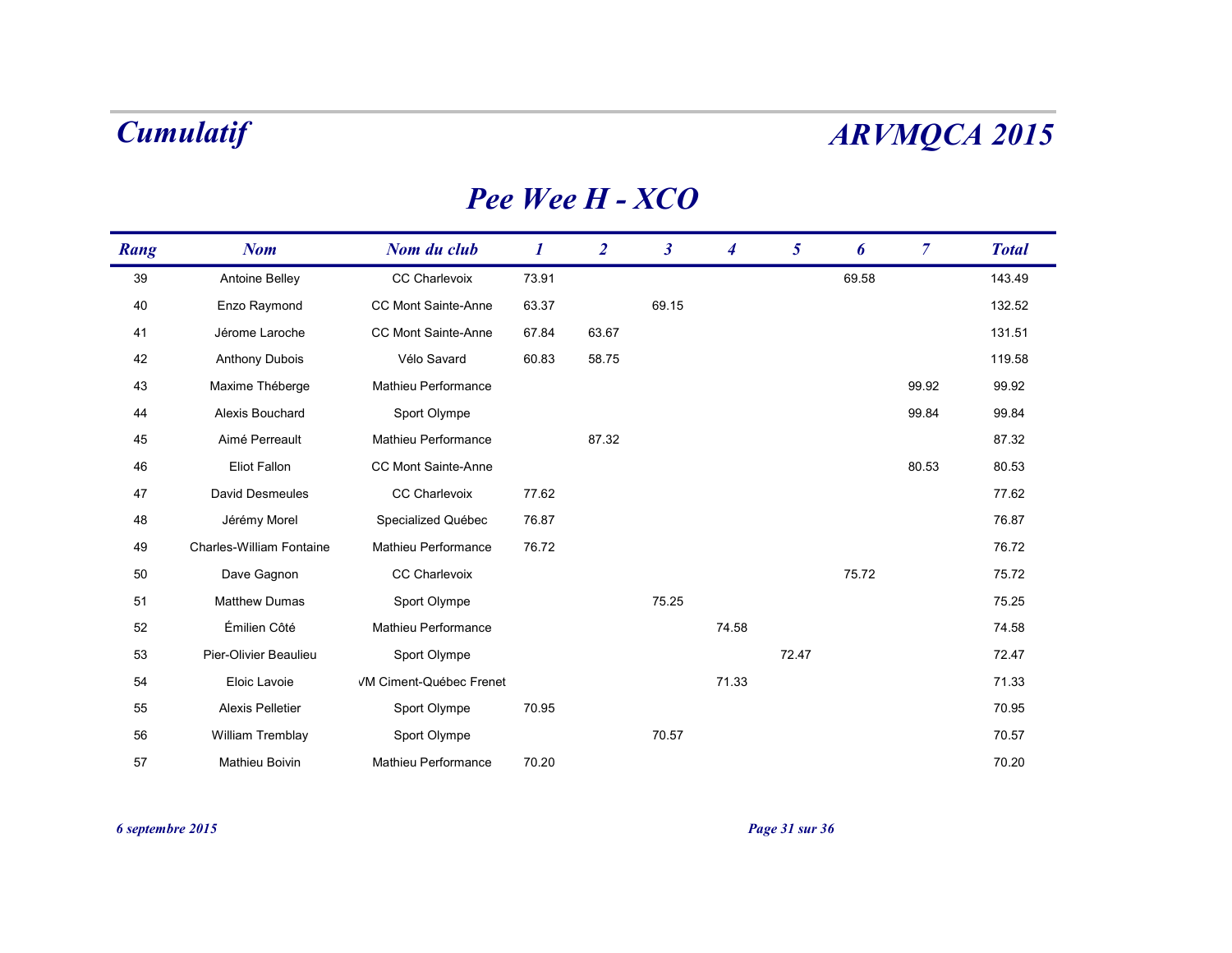### *Pee Wee H - XCO*

| Rang | Nom                    | Nom du club          |       | $\overline{2}$ | 4 |       | D     | <b>Total</b> |
|------|------------------------|----------------------|-------|----------------|---|-------|-------|--------------|
| 58   | Émile Beaupré          | Sport Olympe         |       |                |   | 69.63 |       | 69.63        |
| 59   | Louis-Philippe Guérin  | <b>CC Charlevoix</b> |       |                |   |       | 67.16 | 67.16        |
| 60   | Jérémie Dallaire       | CC Charlevoix        |       |                |   |       | 64.58 | 64.58        |
| 61   | <b>Mathis Marois</b>   | Subway-Sigma         | 64.42 |                |   |       |       | 64.42        |
| 62   | Justin Dufour          | <b>CC Charlevoix</b> |       |                |   |       | 60.18 | 60.18        |
| 63   | <b>Olivier Paradis</b> | Sport Olympe         |       |                |   | 59.65 |       | 59.65        |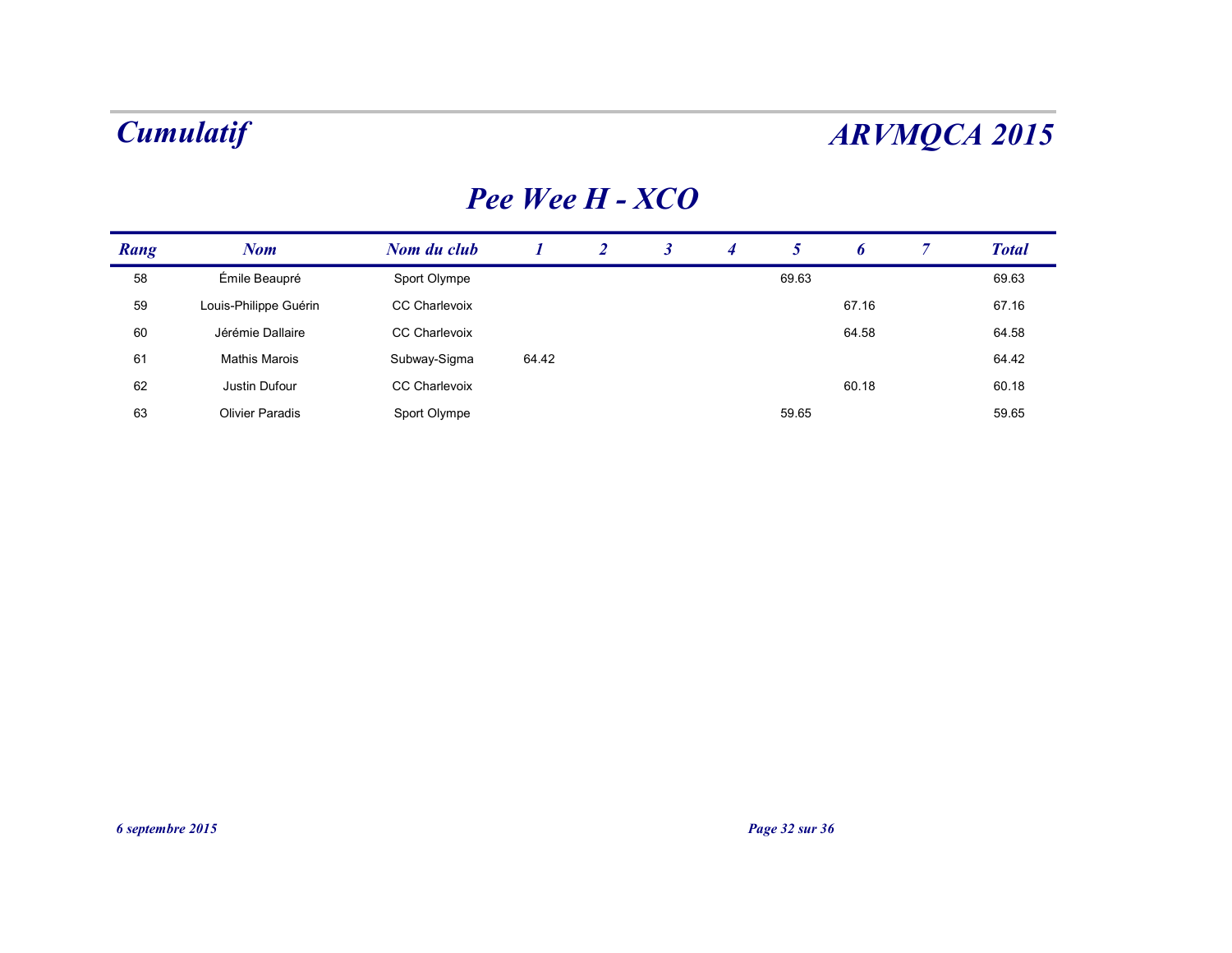### *Senior Elite F - XCO*

| Rang | Nom                       | Nom du club         |        |        |        |  | <b>Total</b> |
|------|---------------------------|---------------------|--------|--------|--------|--|--------------|
|      | Frédérique Larose-Gingras | Subway-Sigma        |        | 93.50  | 100.00 |  | 193.50       |
| 2    | Laurence Harvey           | Rocky Mountain      | 100.00 |        |        |  | 100.00       |
| 3    | Frédérique Trudel         | Specialized         |        | 100.00 |        |  | 100.00       |
| 4    | Alexandra Bernier         | Mathieu Performance |        | 81.95  |        |  | 81.95        |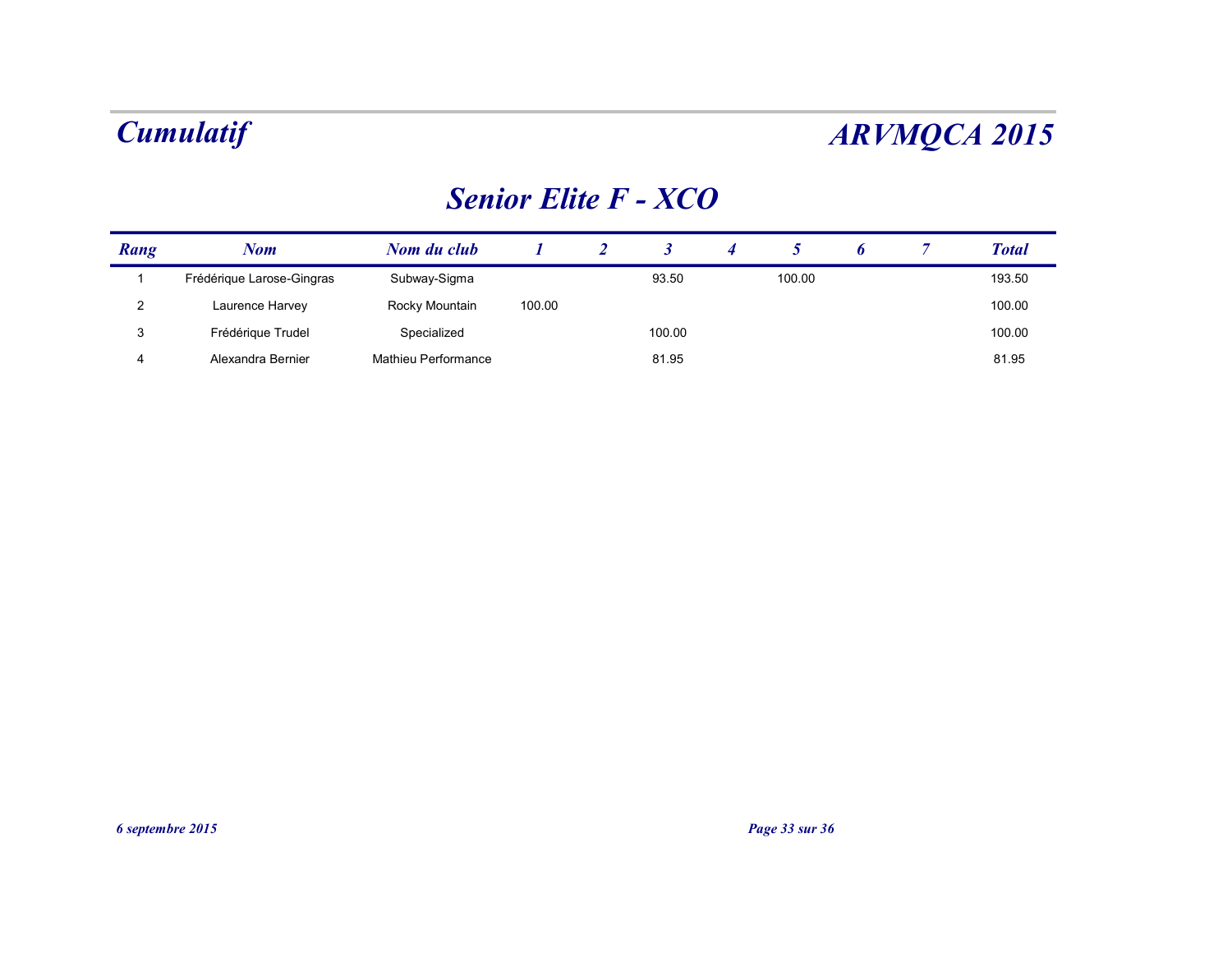### *Senior Elite H - XCO*

| Rang           | <b>Nom</b>                    | Nom du club             |        | $\overline{2}$ | $\boldsymbol{\beta}$ | $\boldsymbol{4}$ | 5      | 6      | $\overline{7}$ | <b>Total</b> |
|----------------|-------------------------------|-------------------------|--------|----------------|----------------------|------------------|--------|--------|----------------|--------------|
| 1              | Vincent Lessard               | CVM de Beauce           |        | 100.00         | 91.79                | 95.31            | 98.87  | 100.00 |                | 394.18       |
| $\overline{2}$ | Jasmin Cantin                 | Vélo Extrême St-Raymond |        | 93.02          | 76.56                |                  | 90.21  | 92.25  |                | 352.04       |
| 3              | Jonathan Cantin               | Vélo Extrême St-Raymond |        | 82.82          | 78.01                |                  | 78.40  | 73.48  |                | 312.71       |
| 4              | <b>Charles Faucher Robert</b> | Pivot Cycle-Ote         |        |                |                      | 100.00           |        |        | 100.00         | 200.00       |
| $\overline{5}$ | Mathieu Bélanger-Barrette     | Opus / OGC              | 100.00 |                |                      | 99.84            |        |        |                | 199.84       |
| 6              | <b>Eric Tourville</b>         | Hype Ski Velo           | 98.56  |                | 92.15                |                  |        |        |                | 190.70       |
| 7              | Charles Blanchet-Levesque     | Indépendant             | 91.37  |                | 87.42                |                  |        |        |                | 178.79       |
| 8              | Guillaume Larose-Gingras      | Pivot Cycle-Ote         | 98.98  |                |                      |                  | 79.49  |        |                | 178.48       |
| 9              | Dave Alain                    | Vélo Extrême St-Raymond |        | 89.48          |                      | 83.51            |        |        |                | 172.99       |
| 10             | Raphaël Gagné                 | Rocky Mountain          |        |                | 100.00               |                  |        |        |                | 100.00       |
| 11             | Alex Lavertu                  | Vie Sportive            |        |                |                      |                  | 100.00 |        |                | 100.00       |
| 12             | Luca Serli                    | Cannondale Technology   |        |                |                      |                  |        |        | 98.79          | 98.79        |
| 13             | Aroussen Laflamme             | <b>TREK-FIEARA</b>      |        |                |                      | 98.61            |        |        |                | 98.61        |
| 14             | Marc-André Daigle             | Garneau-Quebecor        | 98.03  |                |                      |                  |        |        |                | 98.03        |
| 15             | <b>Thomas Gauthier</b>        | Pivot Cycle-Ote         | 88.90  |                |                      |                  |        |        |                | 88.90        |
| 16             | Samuel Gosselin-Simard        |                         |        |                |                      |                  |        | 73.48  |                | 73.48        |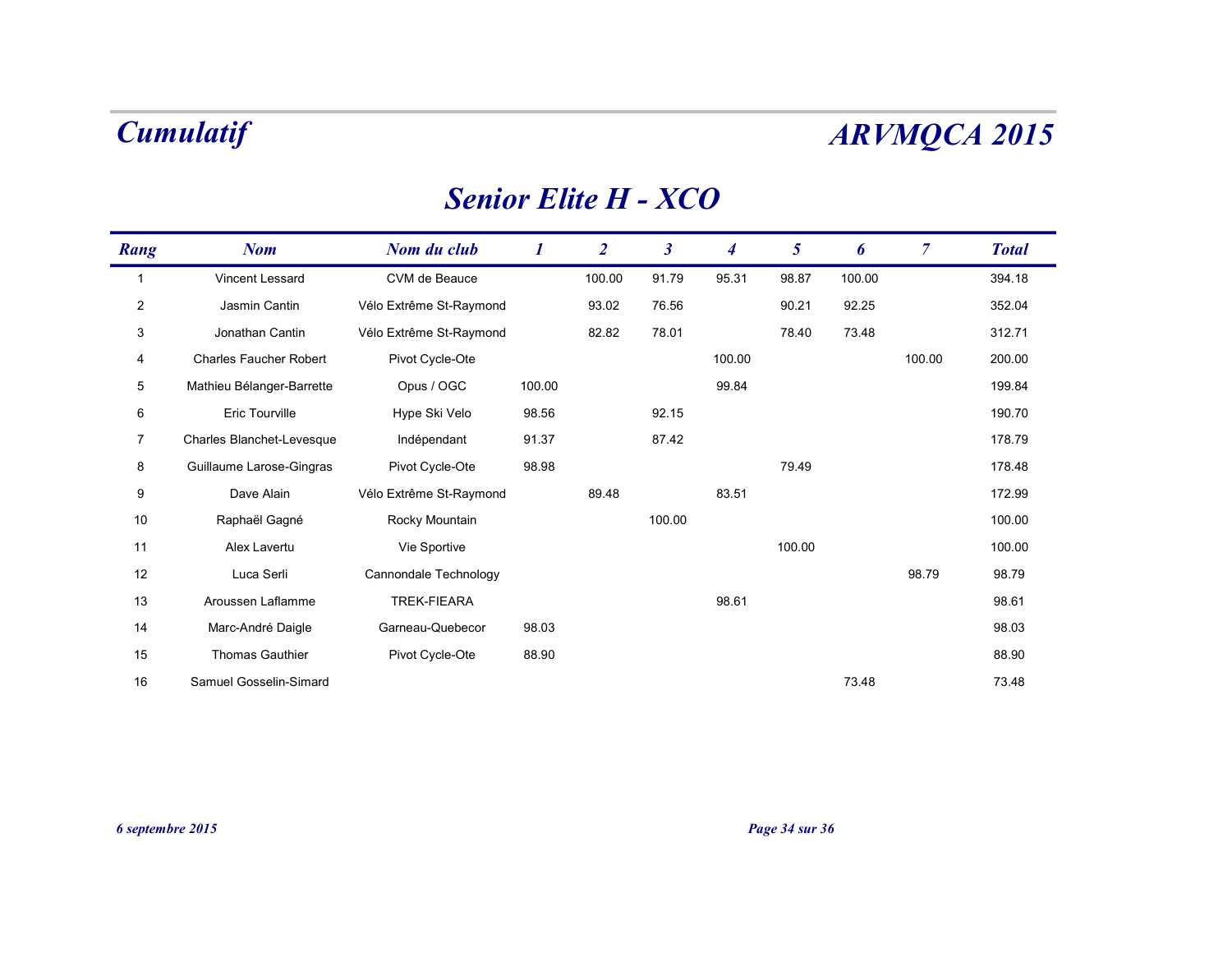# *Senior Expert H - XCO*

| Rang | Nom                   | Nom du club          |        |        |        |        |        | <b>Total</b> |
|------|-----------------------|----------------------|--------|--------|--------|--------|--------|--------------|
|      | Rémi Gosselin         | Sport Olympe         | 100.00 | 100.00 | 100.00 |        |        | 300.00       |
| 2    | Marc-Olivier Bouchard | CC Mont Sainte-Anne  |        |        |        | 88.27  | 100.00 | 188.27       |
| 3    | André Simard-Tremblay | <b>CC Charlevoix</b> |        |        |        | 100.00 |        | 100.00       |
| 4    | Francis Roy           | Mathieu Performance  |        |        |        | 93.93  |        | 93.93        |